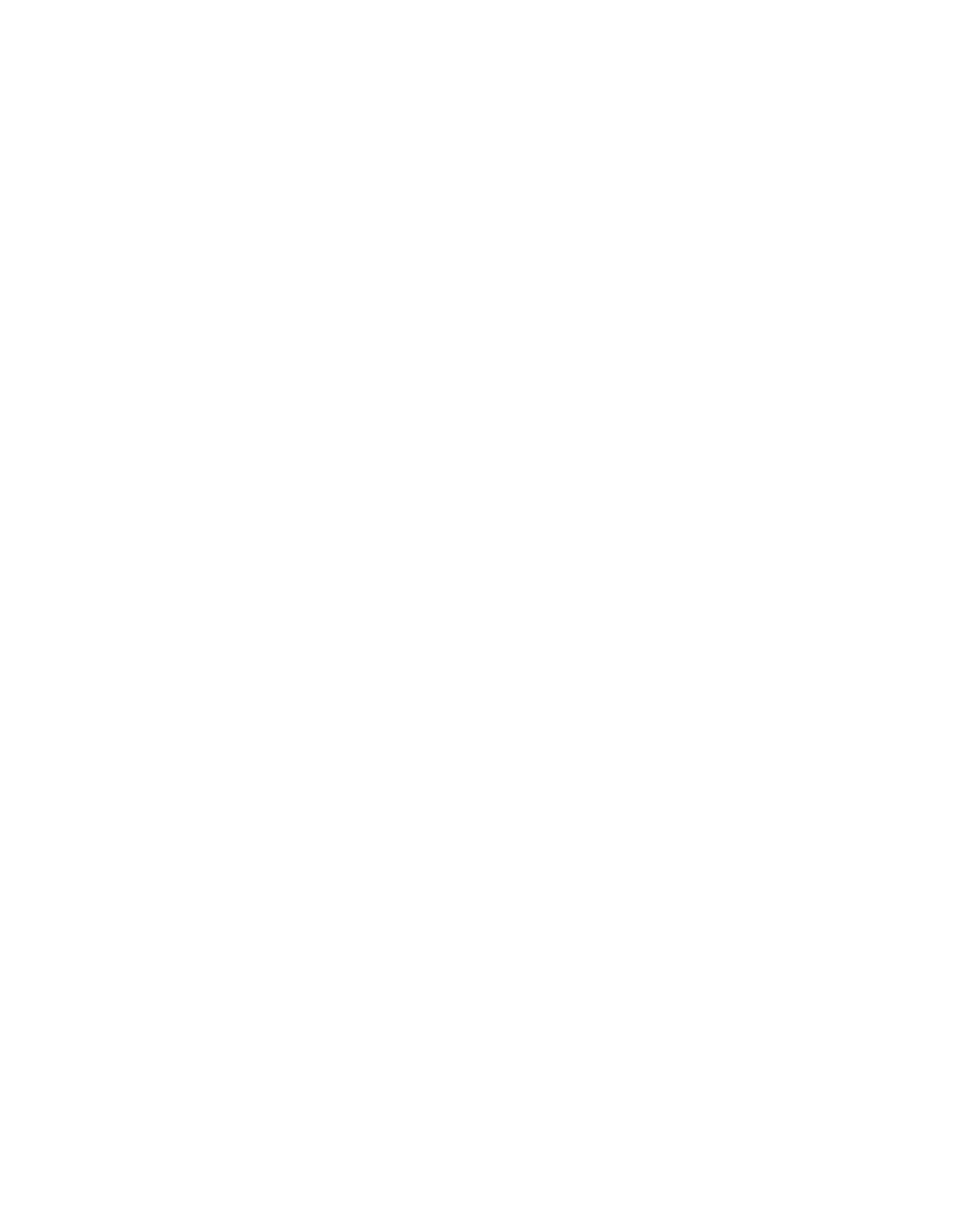

# **STEP 1 Tell us about yourself.**

(We need one adult in the family to be the contact person for your application.)

| 1. First name    | Middle name                                                                                                                                                                                                                    |           | Last name              |            | Suffix                       |
|------------------|--------------------------------------------------------------------------------------------------------------------------------------------------------------------------------------------------------------------------------|-----------|------------------------|------------|------------------------------|
|                  | 2. Home address (Leave blank if you don't have one.)                                                                                                                                                                           |           |                        |            | 3. Apartment or suite number |
| 4. City          |                                                                                                                                                                                                                                | 5. State  | 6. ZIP code            | 7. County  |                              |
|                  | 8. Mailing address (if different from home address)                                                                                                                                                                            |           |                        |            | 9. Apartment or suite number |
| 10. City         |                                                                                                                                                                                                                                | 11. State | 12. ZIP code           | 13. County |                              |
| 14. Phone number |                                                                                                                                                                                                                                |           | 15. Other phone number |            |                              |
|                  |                                                                                                                                                                                                                                |           |                        |            |                              |
|                  | 16a. We need to know the best way to contact you about this application and your health coverage if you're eligible. Do you want to read<br>your notices about your application electronically?                                |           |                        |            |                              |
|                  | Yes. I want to read the notices online. (If selected, continue to the next question)                                                                                                                                           |           |                        |            |                              |
|                  | $\Box$ No. I want to get paper notices sent to me in the mail.                                                                                                                                                                 |           |                        |            |                              |
|                  | b. You'll be contacted when a notice is ready for you on this website. How can we contact you?                                                                                                                                 |           |                        |            |                              |
| (Choose one)     |                                                                                                                                                                                                                                |           |                        |            |                              |
|                  | Email address and the contract of the contract of the contract of the contract of the contract of the contract of the contract of the contract of the contract of the contract of the contract of the contract of the contract |           |                        |            |                              |
|                  | c. You can change your notices and communication preferences at any time. Cell phone or email address:                                                                                                                         |           |                        |            |                              |
|                  | 17. What is your preferred spoken or written language (if not English)?                                                                                                                                                        |           |                        |            |                              |

# **STEP 2 Tell us about your family.**

#### **Who do you need to include on this application?**

Tell us about all the family members who live with you. If you file taxes, we need to know about everyone on your tax return. (You don't need to file taxes to get health coverage).

#### **DO Include:**

- Yourself
- Your spouse
- Your children under 21 who live with you
- Married or unmarried parents (of a child under 21) living in the home
- Anyone you include on your tax return, even if they don't live with you
- Anyone else under 21 who you take care of and lives with you

#### **You DON'T have to include:**

- Your unmarried partner if you don't have children together in the home
- Your unmarried partner's children
- Your parents who live with you, but file their own tax return (if you're over 21)
- Other adult relatives who file their own tax return

The amount of assistance or type of program you qualify for depends on the number of people in your family and their incomes. This information helps us make sure everyone gets the best coverage they can.

**Complete Step 2 for each person in your family.** Start with yourself, then add other adults and children. If you have more than 2 people in your family, you'll need to include copies of the Additional Person single page supplement form and attach them. You don't need to provide immigration status or a Social Security Number (SSN) for family members who don't need health coverage. We'll keep all the information you provide private and secure as required by law. We'll use personal information only to check if you're eligible for health coverage.

**NEED HELP WITH YOUR APPLICATION?** Visit the Cover Virginia website at **coverva.org** or call us at **1-855-242-8282**. Para obtener una copia de este formulario en Español, llame **1-855-242-8282**. If you need help in a language other than English, call **1-855-242-8282** and tell the customer service representative the language you need. We'll get you help at no cost to you. TTY users should call **1-888-221-1590.**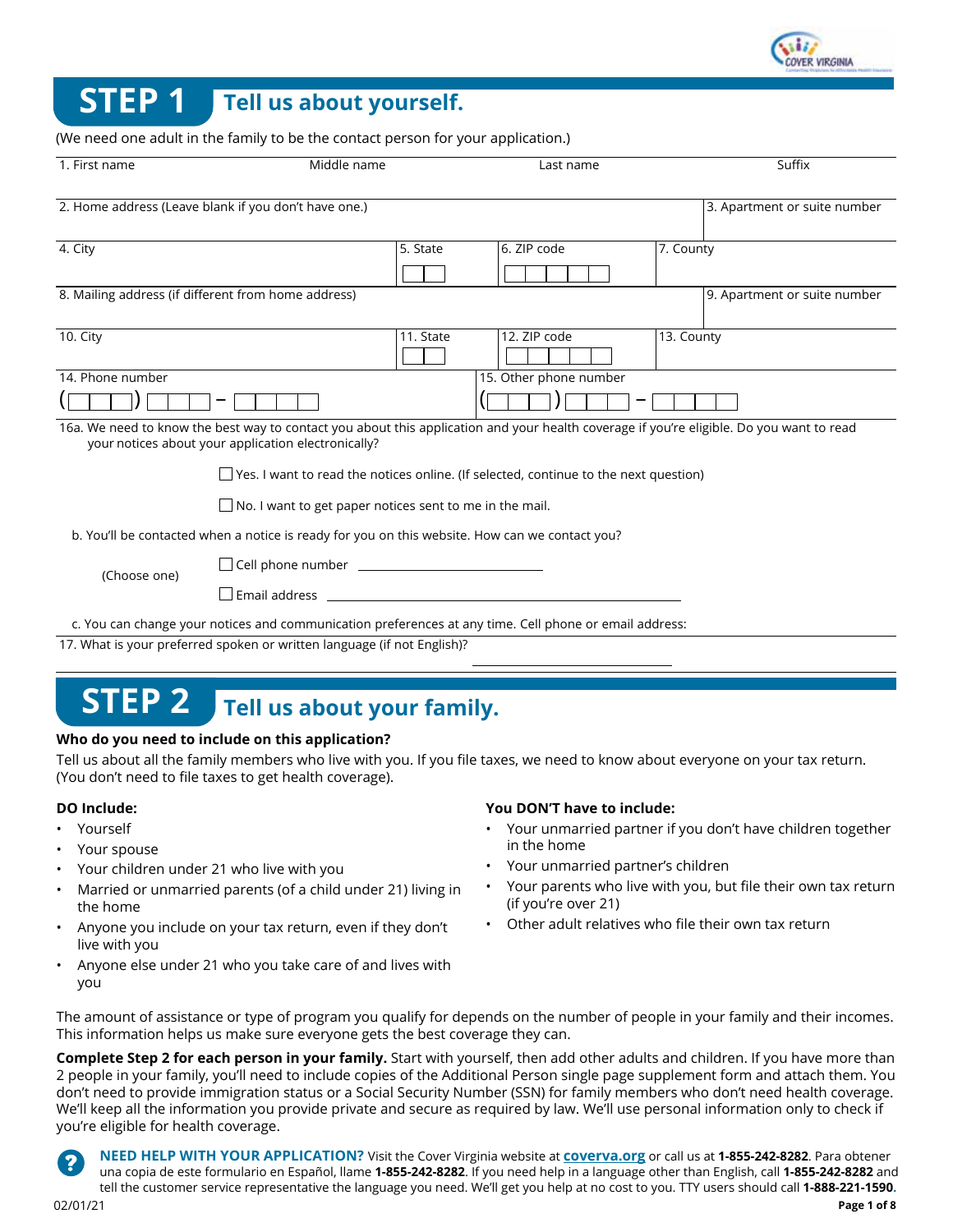## **STEP 2: PERSON 1 (Start with yourself)**

Complete Step 2 for yourself, your spouse and children who live with you and/or anyone on your same federal income tax return if you file one. Include both parents living in the home (for a child under 21). See page 1 for more information about who to include. If you don't file a tax return, remember to still add family members who live with you.

| 1. First name                                         | Middle name                                                                                                                                                                                                                                                                                                                                                                                                                        | Last name                                                                                      | Suffix                                                           |
|-------------------------------------------------------|------------------------------------------------------------------------------------------------------------------------------------------------------------------------------------------------------------------------------------------------------------------------------------------------------------------------------------------------------------------------------------------------------------------------------------|------------------------------------------------------------------------------------------------|------------------------------------------------------------------|
| 1a. Are you?                                          | $\operatorname{\mathsf{I}}$ Married<br>Divorced<br>Never married                                                                                                                                                                                                                                                                                                                                                                   | Widowed<br>Separated                                                                           |                                                                  |
| 3. Date of birth (mm/dd/yyyy)                         |                                                                                                                                                                                                                                                                                                                                                                                                                                    | 4. Sex                                                                                         | 2. Relationship to you?                                          |
|                                                       |                                                                                                                                                                                                                                                                                                                                                                                                                                    | Female<br>$\Box$ Male                                                                          | <b>SELF</b>                                                      |
| 5. Social Security number (SSN)                       |                                                                                                                                                                                                                                                                                                                                                                                                                                    |                                                                                                |                                                                  |
|                                                       | We need this if you want health coverage and have an SSN. Even if you don't want health coverage for yourself, providing your SSN can be<br>helpful since it can speed up the application process. We use SSNs to check income and other information to see who's eligible for help with<br>health coverage costs. For help getting an SSN, call 1-800-772-1213 or visit socialsecurity.gov. TTY users should call 1-800-325-0778. |                                                                                                |                                                                  |
|                                                       | 6. Do you plan to file a federal income tax return NEXT YEAR?<br>(You can still apply for health insurance even if you don't file a federal income tax return.)                                                                                                                                                                                                                                                                    |                                                                                                |                                                                  |
|                                                       | YES. If yes, please answer questions a-c.                                                                                                                                                                                                                                                                                                                                                                                          | NO. If no, skip to question c.                                                                 |                                                                  |
|                                                       | a. Will you file jointly with a spouse? $\Box$ Yes $\Box$ No                                                                                                                                                                                                                                                                                                                                                                       |                                                                                                |                                                                  |
|                                                       |                                                                                                                                                                                                                                                                                                                                                                                                                                    |                                                                                                |                                                                  |
|                                                       | b. Will you claim any dependents on your tax return? Ves No                                                                                                                                                                                                                                                                                                                                                                        |                                                                                                |                                                                  |
| If yes, list name(s) of dependents: _                 |                                                                                                                                                                                                                                                                                                                                                                                                                                    |                                                                                                |                                                                  |
|                                                       | c. Will you be claimed as a dependent on someone's tax return? □ Yes □ No                                                                                                                                                                                                                                                                                                                                                          |                                                                                                |                                                                  |
|                                                       |                                                                                                                                                                                                                                                                                                                                                                                                                                    |                                                                                                |                                                                  |
|                                                       | How are you related to the tax filer? ______________                                                                                                                                                                                                                                                                                                                                                                               |                                                                                                |                                                                  |
|                                                       | 7. Are you pregnant or were you pregant in the last 60 days? $\Box$ Yes $\Box$ No                                                                                                                                                                                                                                                                                                                                                  |                                                                                                |                                                                  |
|                                                       | a. If yes, how many babies are expected during pregnancy [                                                                                                                                                                                                                                                                                                                                                                         | Expected due date: _                                                                           |                                                                  |
|                                                       | 8. Do you need health coverage? (Even if you have Medicare or other insurance, there might be a program with better coverage or lower<br>costs.) If NO, skip to the income questions on page 3 and leave the rest of this page blank.<br>YES. If yes, answer all the questions below.                                                                                                                                              |                                                                                                |                                                                  |
|                                                       | 8a. If aged 19 to 64 and not eligible for full coverage, do you wish to be evaluated for Plan First (family planning coverage only)?                                                                                                                                                                                                                                                                                               |                                                                                                |                                                                  |
|                                                       | $\Box$ Yes $\Box$ No You will be evaluated for Plan First unless you check NO.                                                                                                                                                                                                                                                                                                                                                     |                                                                                                |                                                                  |
|                                                       | 9. Do you need help with everyday things like bathing, dressing, walking or using the bathroom to live safely in your home? Or<br>Has a doctor or nurse told you that you have a physical disability or long term disease, mental or emotional illness, or addiction problem?<br>Yes $\Box$ No $\Box$ If you are 65 or older <b>Or</b> have Medicare, please complete Appendix D.                                                  |                                                                                                |                                                                  |
| supports, please complete Appendix F.                 | 9a. If you answered yes to question 9 and are between the ages of 19-64, and do not have Medicare, but need long term services and                                                                                                                                                                                                                                                                                                 |                                                                                                |                                                                  |
|                                                       | 10. Are you a U.S. citizen or U.S. national? □ Yes □ No                                                                                                                                                                                                                                                                                                                                                                            |                                                                                                |                                                                  |
|                                                       | 11. If you aren't a U.S. citizen or U.S. national, do you have eligible immigration status?                                                                                                                                                                                                                                                                                                                                        |                                                                                                |                                                                  |
| a. Immigration document type<br>b. Document ID number | □ Yes. Fill in your document type and ID number below.                                                                                                                                                                                                                                                                                                                                                                             | member of the U.S. military? $\Box$ Yes $\Box$ No                                              | d. Are you, or your spouse or parent a veteran or an active-duty |
|                                                       | c. Have you lived in the U.S. since 1996? $\Box$ Yes<br>l INo                                                                                                                                                                                                                                                                                                                                                                      | e. Have you, your spouse or a parent ever served in the<br>U.S. military? $\Box$ Yes $\Box$ No |                                                                  |
|                                                       | 12. Do you live with at least one child under the age of 19, and are you the main person taking care of this child? $\Box$ Yes $\Box$ No                                                                                                                                                                                                                                                                                           |                                                                                                |                                                                  |
|                                                       | 13. Are you incarcerated (detained or jailed)? $\Box$ Yes $\Box$ No                                                                                                                                                                                                                                                                                                                                                                | $\Box$ State (DOC or DJJ)<br>If Yes $\Box$ Federal                                             | $\Box$ Local/Regional                                            |
| $\Box$ Check here if pending disposition of charges   | Incarceration date                                                                                                                                                                                                                                                                                                                                                                                                                 |                                                                                                | Expected release date                                            |
| 14. Are you a full-time student? If Yes               | No                                                                                                                                                                                                                                                                                                                                                                                                                                 |                                                                                                |                                                                  |
|                                                       | 15. Were you in foster care at age 18 or older? $\Box$ Yes $\Box$ No If yes, in which state                                                                                                                                                                                                                                                                                                                                        |                                                                                                |                                                                  |
|                                                       | 16. If Hispanic/Latino, ethnicity (OPTIONAL-check all that apply.)                                                                                                                                                                                                                                                                                                                                                                 |                                                                                                |                                                                  |
|                                                       | $\Box$ Mexican $\Box$ Mexican American $\Box$ Chicano/a $\Box$ Puerto Rican $\Box$ Cuban $\Box$ Other .                                                                                                                                                                                                                                                                                                                            |                                                                                                |                                                                  |
| 17. Race (OPTIONAL-check all that apply.)             |                                                                                                                                                                                                                                                                                                                                                                                                                                    |                                                                                                |                                                                  |
| White<br>Black or African                             | American Indian or Alaska<br>Filipino<br>Native<br>Japanese                                                                                                                                                                                                                                                                                                                                                                        | Vietnamese<br>Other Asian                                                                      | Guamanian or Chamorro<br>Samoan                                  |
| American                                              | Asian Indian<br>Korean<br>Chinese                                                                                                                                                                                                                                                                                                                                                                                                  | Native Hawaiian                                                                                | Other Pacific Islander<br>Other                                  |
|                                                       | NEED HELP WITH YOUR APPLICATION? Visit the Cover Virginia website at coverva.org or call us at 1-855-242-8282. Para obtener<br>una copia de este formulario en Español, llame 1-855-242-8282. If you need help in a language other than English, call 1-855-242-8282 and<br>tell the customer service representative the language you need. We'll get you help at no cost to you. TTY users should call 1-888-221-1590.            |                                                                                                |                                                                  |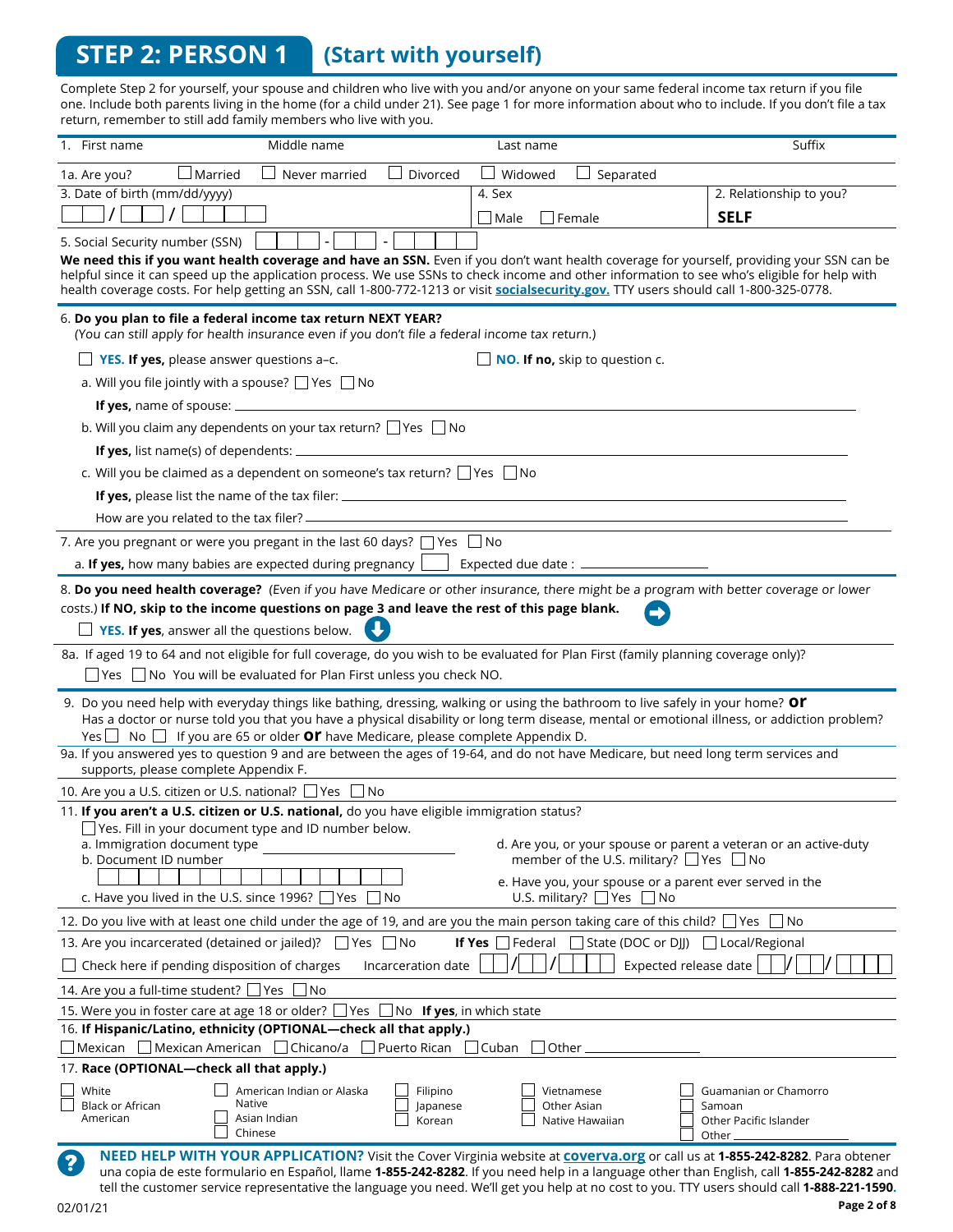## **Current Job & Income Information**

#### **Employed**

#### **Not employed**

Skip to question 28.

**Self-employed** 

If you're currently employed, tell us about your income. Start with question 18..

Skip to question 27.

#### **CURRENT JOB 1:**

| 18. Employer name                                                                                                                                                                                                                                                                                                                                                                                                                                                      |                                          | a. Employer address                                                                                           |                                                                                                                 |
|------------------------------------------------------------------------------------------------------------------------------------------------------------------------------------------------------------------------------------------------------------------------------------------------------------------------------------------------------------------------------------------------------------------------------------------------------------------------|------------------------------------------|---------------------------------------------------------------------------------------------------------------|-----------------------------------------------------------------------------------------------------------------|
| b. City                                                                                                                                                                                                                                                                                                                                                                                                                                                                | c. State                                 | d. Zip code                                                                                                   | 19. Employer phone number                                                                                       |
| 20. Wages/tips (before taxes) □ Hourly<br>□ Weekly<br>\$<br>$\exists$ Twice a month $\Box$ Monthly                                                                                                                                                                                                                                                                                                                                                                     | $\Box$ Yearly                            | Every 2 weeks                                                                                                 | 21. Average hours worked each WEEK                                                                              |
| <b>CURRENT JOB 2:</b> (If you have more jobs and need more space, attach another sheet of paper.)                                                                                                                                                                                                                                                                                                                                                                      |                                          |                                                                                                               |                                                                                                                 |
| 22. Employer name                                                                                                                                                                                                                                                                                                                                                                                                                                                      |                                          | a. Employer Address                                                                                           |                                                                                                                 |
| b. City                                                                                                                                                                                                                                                                                                                                                                                                                                                                | c. State                                 | d. Zip code                                                                                                   | 23. Employer phone number                                                                                       |
| 24. Wages/tips (before taxes) □ Hourly<br>\$<br>Twice a month                                                                                                                                                                                                                                                                                                                                                                                                          | □ Weekly<br>$\Box$ Monthly $\Box$ Yearly | Every 2 weeks                                                                                                 | 25. Average hours worked each WEEK                                                                              |
| 26. In the past year, did you: □ Change jobs □ Stop working □ Start working fewer hours □ None of these                                                                                                                                                                                                                                                                                                                                                                |                                          |                                                                                                               |                                                                                                                 |
| 27. If self-employed, answer the following questions:<br>a. Type of work<br>b. How much net income (profits once business expenses are paid)<br>will you get from this self-employment this month?                                                                                                                                                                                                                                                                     |                                          | \$                                                                                                            |                                                                                                                 |
| 28. OTHER INCOME THIS MONTH: Check all that apply, and give the amount and how often you get it. Check here if none $\Box$<br>NOTE: You don't need to tell us about child support, veteran's payment, or Supplemental Security Income (SSI).<br>$\Box$ Unemployment<br>How often? ___________<br>\$<br>$\Box$ Pensions<br>How often? ___________<br>\$<br>$\Box$ Social Security<br>How often? ___________<br>\$<br>Retirement accounts<br>\$<br>How often? $\_\_$     |                                          | $\Box$ Alimony received<br>Net farming/fishing<br>$\Box$ Net rental/royalty<br>$\exists$ Other income<br>Type | \$<br>How often? __________<br>\$<br>\$<br>How often? ____________<br>How often? $\frac{1}{2}$ How often?<br>\$ |
| 29. Do you want help paying for medical bills from the last 3 months? □ Yes □ No If yes, provide monthly income for previous 3 months.<br>Month 1: $$$<br>Month 2: $$$                                                                                                                                                                                                                                                                                                 |                                          | Month 3: $$$                                                                                                  |                                                                                                                 |
| 30. DEDUCTIONS: Check all that apply, and give the amount and how often you get it.<br>If you pay for certain things that can be deducted on a federal income tax return, telling us about them could make the cost of health coverage<br>a little lower.<br>NOTE: You shouldn't include a cost that you already considered in your answer to net self-employment (question 27b).<br>How often? _____________<br>Alimony paid<br>\$<br>$\Box$ Student loan interest \$ |                                          | $\Box$ Other deductions                                                                                       | \$<br>How often?                                                                                                |
| 31. YEARLY INCOME: Complete only if your income changes from month to month.<br>If you don't expect changes to your monthly income, skip to the next person.                                                                                                                                                                                                                                                                                                           |                                          |                                                                                                               |                                                                                                                 |
| Your total income this year<br>\$<br>\$                                                                                                                                                                                                                                                                                                                                                                                                                                |                                          | Your total income next year (if you think it will be different)                                               |                                                                                                                 |
|                                                                                                                                                                                                                                                                                                                                                                                                                                                                        |                                          | THANKS! This is all we need to know about you.                                                                |                                                                                                                 |

**NEED HELP WITH YOUR APPLICATION?** Visit the Cover Virginia website at **coverva.org** or call us at **1-855-242-8282**. Para obtener una copia de este formulario en Español, llame **1-855-242-8282**. If you need help in a language other than English, call **1-855-242-8282** and tell the customer service representative the language you need. We'll get you help at no cost to you. TTY users should call **1-888-221-1590.**

 $\overline{\mathbf{?}}$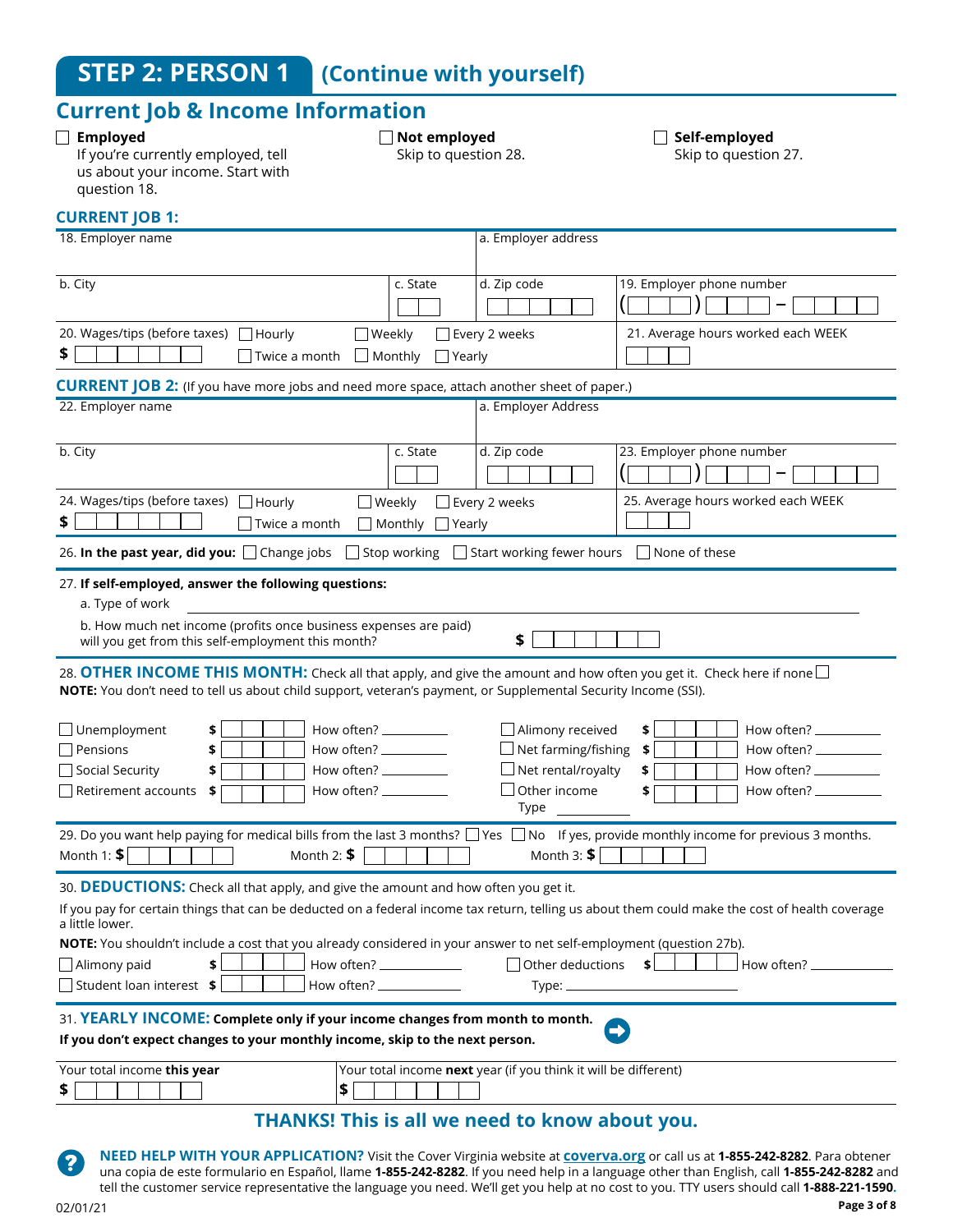## **STEP 2: PERSON 2**

#### **If you have more than two people to include, complete as many Additional Person single page supplement forms as you need.**

Complete Step 2 for your spouse and children who live with you and/or anyone on your same federal income tax return if you file one. Include both parents living in the home (for a child under 21). See page 1 for more information about who to include. If you don't file a tax return, remember to still add family members who live with you.

| 1. First name                                         | Middle name                                                                                                                                                                                                                                                                                                                                                                 | Last name                             |                                         | Suffix                                                                                                                                                                                                                                                                                                                                                                                                                  |
|-------------------------------------------------------|-----------------------------------------------------------------------------------------------------------------------------------------------------------------------------------------------------------------------------------------------------------------------------------------------------------------------------------------------------------------------------|---------------------------------------|-----------------------------------------|-------------------------------------------------------------------------------------------------------------------------------------------------------------------------------------------------------------------------------------------------------------------------------------------------------------------------------------------------------------------------------------------------------------------------|
| 1a. Is PERSON 2?                                      | $\Box$ Married<br>Never married                                                                                                                                                                                                                                                                                                                                             | Divorced<br>U Widowed                 | Separated<br>$\Box$                     |                                                                                                                                                                                                                                                                                                                                                                                                                         |
| 3. Date of birth (mm/dd/yyyy)                         |                                                                                                                                                                                                                                                                                                                                                                             | 4. Sex Male                           | Female                                  | 2. Relationship to you?                                                                                                                                                                                                                                                                                                                                                                                                 |
| 5. Social Security number (SSN)                       | We need this if you want health coverage for PERSON 2 and PERSON 2 has an SSN.                                                                                                                                                                                                                                                                                              |                                       |                                         |                                                                                                                                                                                                                                                                                                                                                                                                                         |
|                                                       | 6. Does PERSON 2 live at the same address as you? $\Box$ Yes $\Box$ No                                                                                                                                                                                                                                                                                                      |                                       |                                         |                                                                                                                                                                                                                                                                                                                                                                                                                         |
| <b>If no.</b> list address: $\overline{\phantom{a}}$  |                                                                                                                                                                                                                                                                                                                                                                             |                                       |                                         |                                                                                                                                                                                                                                                                                                                                                                                                                         |
|                                                       | 7. Does PERSON 2 plan to file a federal income tax return NEXT YEAR?<br>(You can still apply for health insurance even if PERSON 2 doesn't file a federal income tax return.)                                                                                                                                                                                               |                                       |                                         |                                                                                                                                                                                                                                                                                                                                                                                                                         |
|                                                       | <b>T</b> YES. If yes, please answer questions a-c.                                                                                                                                                                                                                                                                                                                          | $\Box$ NO. If no, skip to question c. |                                         |                                                                                                                                                                                                                                                                                                                                                                                                                         |
|                                                       | a. Will PERSON 2 file jointly with a spouse? $\Box$ Yes $\Box$ No                                                                                                                                                                                                                                                                                                           |                                       |                                         |                                                                                                                                                                                                                                                                                                                                                                                                                         |
| If yes, name of spouse: _                             |                                                                                                                                                                                                                                                                                                                                                                             |                                       |                                         |                                                                                                                                                                                                                                                                                                                                                                                                                         |
|                                                       | b. Will PERSON 2 claim any dependents on his or her tax return? □ Yes □ No                                                                                                                                                                                                                                                                                                  |                                       |                                         |                                                                                                                                                                                                                                                                                                                                                                                                                         |
| If yes, list name(s) of dependents:                   | c. Will PERSON 2 be claimed as a dependent on someone's tax return? $\Box$ Yes $\Box$ No                                                                                                                                                                                                                                                                                    |                                       |                                         |                                                                                                                                                                                                                                                                                                                                                                                                                         |
|                                                       | <b>If yes,</b> please list the name of the tax filer: _________________________________                                                                                                                                                                                                                                                                                     |                                       |                                         |                                                                                                                                                                                                                                                                                                                                                                                                                         |
|                                                       | How is PERSON 2 related to the tax filer? _                                                                                                                                                                                                                                                                                                                                 |                                       |                                         |                                                                                                                                                                                                                                                                                                                                                                                                                         |
|                                                       | 8. Is PERSON 2 pregnant? Or were they pregnant in the last 60 days? $\Box$ Yes $\Box$ No                                                                                                                                                                                                                                                                                    |                                       |                                         |                                                                                                                                                                                                                                                                                                                                                                                                                         |
|                                                       | a. If yes, how many babies are expected during this pregnancy? $\Box$                                                                                                                                                                                                                                                                                                       | Expected due date: _                  |                                         |                                                                                                                                                                                                                                                                                                                                                                                                                         |
|                                                       |                                                                                                                                                                                                                                                                                                                                                                             |                                       |                                         | 9. Does PERSON 2 need health coverage? (Even if Person 2 has Medicare or other insurance, there might be a program with better coverage                                                                                                                                                                                                                                                                                 |
|                                                       | or lower costs.) If NO, skip to the income questions on page 5 and leave the rest of this page blank.                                                                                                                                                                                                                                                                       |                                       |                                         |                                                                                                                                                                                                                                                                                                                                                                                                                         |
|                                                       | $\Box$ YES. If yes, answer all the questions below.                                                                                                                                                                                                                                                                                                                         |                                       |                                         |                                                                                                                                                                                                                                                                                                                                                                                                                         |
|                                                       | 9a. If aged 19 to 64 and not eligible for full coverage, does PERSON 2 wish to be evaluated for Plan First (family planning coverage only)?                                                                                                                                                                                                                                 |                                       |                                         |                                                                                                                                                                                                                                                                                                                                                                                                                         |
|                                                       | $\Box$ Yes $\Box$ No PERSON 2 will be evaluated for Plan First unless you check NO.                                                                                                                                                                                                                                                                                         |                                       |                                         |                                                                                                                                                                                                                                                                                                                                                                                                                         |
| problem? Yes $\Box$                                   | 10. Does PERSON 2 need help with everyday things like bathing, dressing, walking or using the bathroom to live safely in their home?<br>Of Has a doctor or nurse told them that they have a physical disability or long term disease, mental or emotional illness, or addiction<br>No $\Box$ If PERSON 2 is 65 or older <b>OP</b> has Medicare, please complete Appendix D. |                                       |                                         |                                                                                                                                                                                                                                                                                                                                                                                                                         |
| supports, please complete Appendix F.                 |                                                                                                                                                                                                                                                                                                                                                                             |                                       |                                         | 10a. If PERSON 2 answered yes to question 9 and is between the ages of 19-64, and does not have Medicare, but needs long term services and                                                                                                                                                                                                                                                                              |
|                                                       | 11. Is PERSON 2 a U.S. citizen or U.S. national? $\Box$ Yes $\Box$ No                                                                                                                                                                                                                                                                                                       |                                       |                                         |                                                                                                                                                                                                                                                                                                                                                                                                                         |
|                                                       | 12. If PERSON 2 isn't a U.S. citizen or U.S. national, do they have eligible immigration status?                                                                                                                                                                                                                                                                            |                                       |                                         |                                                                                                                                                                                                                                                                                                                                                                                                                         |
| a. Immigration document type<br>b. Document ID number | Yes. Fill in their document type and ID number below.                                                                                                                                                                                                                                                                                                                       |                                       |                                         | d. Is PERSON 2, or their spouse or parent a veteran or an<br>active-duty member of the U.S. military? $\Box$ Yes $\Box$ No<br>e. Has PERSON 2, their spouse or a parent ever served in                                                                                                                                                                                                                                  |
|                                                       | c. Has PERSON 2 lived in the U.S. since 1996? □ Yes<br>l No                                                                                                                                                                                                                                                                                                                 |                                       | the U.S. military? $\Box$ Yes $\Box$ No |                                                                                                                                                                                                                                                                                                                                                                                                                         |
|                                                       | 13. Is Person 2 living with at least one child under age 19 and the main person taking care of this child? $\Box$ Yes $\Box$ No                                                                                                                                                                                                                                             |                                       |                                         |                                                                                                                                                                                                                                                                                                                                                                                                                         |
|                                                       | $\Box$ Yes $\Box$ No<br>14. Was PERSON 2 in foster care at age 18 or older?                                                                                                                                                                                                                                                                                                 | If yes, in which state                |                                         |                                                                                                                                                                                                                                                                                                                                                                                                                         |
| 15. Is PERSON 2 incarcerated (detained or jailed)?    | $\Box$ Yes $\Box$ No                                                                                                                                                                                                                                                                                                                                                        | <b>If Yes</b> $\vert$ Federal         |                                         | State (DOC or DJJ)<br>□ Local/Regional                                                                                                                                                                                                                                                                                                                                                                                  |
| $\Box$ Check here if pending disposition of charges   | Incarceration date                                                                                                                                                                                                                                                                                                                                                          |                                       |                                         | Expected release date                                                                                                                                                                                                                                                                                                                                                                                                   |
| 16. Is PERSON 2 a full-time student? Ves No           |                                                                                                                                                                                                                                                                                                                                                                             |                                       |                                         |                                                                                                                                                                                                                                                                                                                                                                                                                         |
|                                                       | 17. If Hispanic/Latino, ethnicity (OPTIONAL-check all that apply.)                                                                                                                                                                                                                                                                                                          |                                       |                                         |                                                                                                                                                                                                                                                                                                                                                                                                                         |
|                                                       | Mexican Mexican American Chicano/a Puerto Rican Cuban                                                                                                                                                                                                                                                                                                                       | Other                                 |                                         |                                                                                                                                                                                                                                                                                                                                                                                                                         |
| 18. Race (OPTIONAL-check all that apply.)             |                                                                                                                                                                                                                                                                                                                                                                             |                                       |                                         |                                                                                                                                                                                                                                                                                                                                                                                                                         |
| White<br><b>Black or African</b>                      | American Indian or Alaska<br>Native                                                                                                                                                                                                                                                                                                                                         | Filipino<br>Japanese                  | Vietnamese<br>Other Asian               | Guamanian or Chamorro<br>Samoan                                                                                                                                                                                                                                                                                                                                                                                         |
| American                                              | Asian Indian                                                                                                                                                                                                                                                                                                                                                                | Korean                                | Native Hawaiian                         | Other Pacific Islander                                                                                                                                                                                                                                                                                                                                                                                                  |
|                                                       | Chinese                                                                                                                                                                                                                                                                                                                                                                     |                                       |                                         | Other                                                                                                                                                                                                                                                                                                                                                                                                                   |
| 2                                                     |                                                                                                                                                                                                                                                                                                                                                                             |                                       |                                         | NEED HELP WITH YOUR APPLICATION? Visit the Cover Virginia website at coverva.org or call us at 1-855-242-8282. Para obtener<br>una copia de este formulario en Español, llame 1-855-242-8282. If you need help in a language other than English, call 1-855-242-8282 and<br>tell the customer service representative the language you need. We'll get you help at no cost to you. TTY users should call 1-888-221-1590. |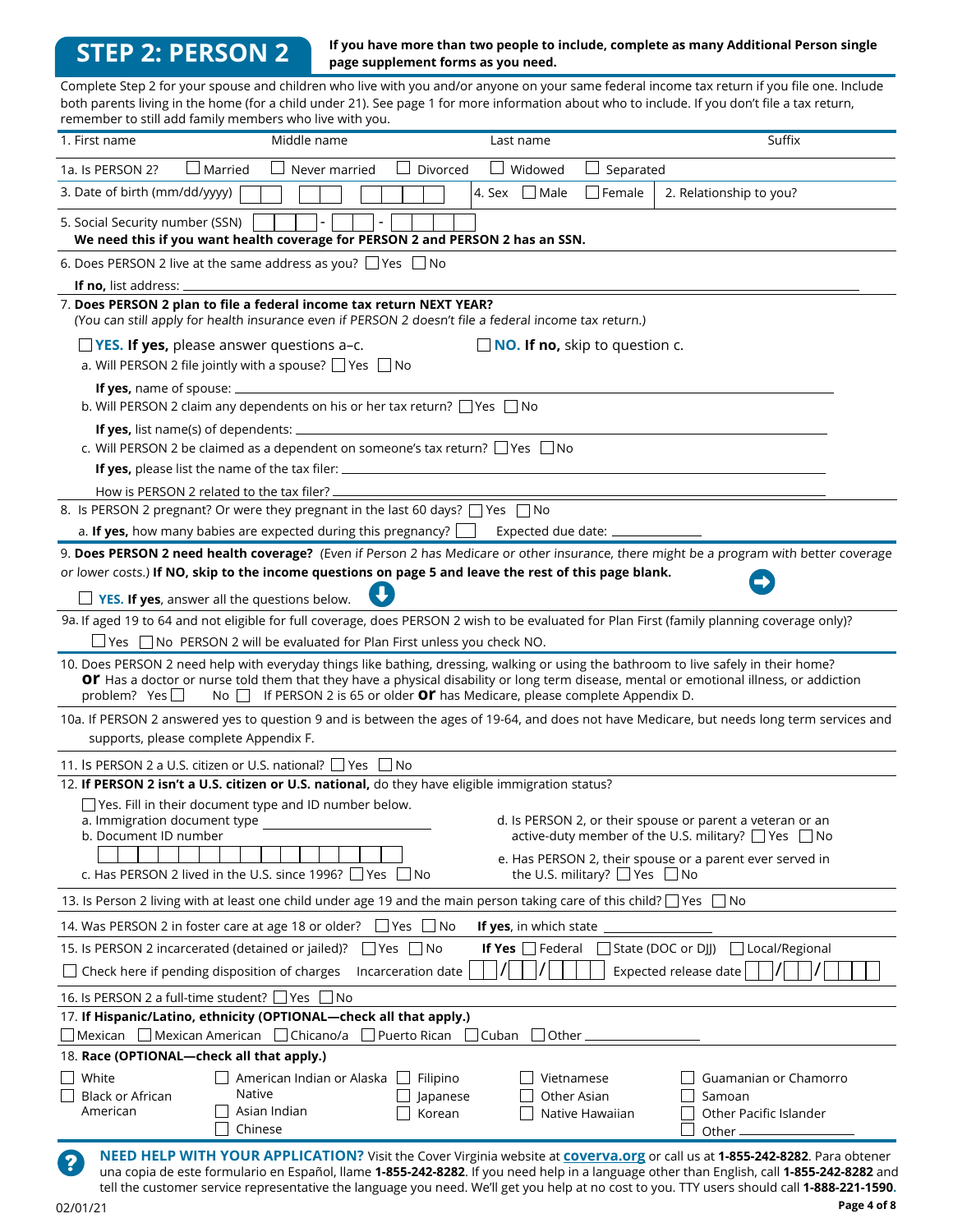## **Current Job & Income Information**

#### **Employed**

**Not employed** 

Skip to question 29.

**Self-employed**  Skip to question 28.

If PERSON 2 is currently employed, tell us about their income. Start with question 19..

### **CURRENT JOB 1:**

| 19. Employer name                                                                                                                                                                                                                                                                                                                                                                                                                                                                                                                                                                                                                                                                                                                                                                                                                                                                                                                 | a. Employer address                                                                                                               |                                                                                                                                             |
|-----------------------------------------------------------------------------------------------------------------------------------------------------------------------------------------------------------------------------------------------------------------------------------------------------------------------------------------------------------------------------------------------------------------------------------------------------------------------------------------------------------------------------------------------------------------------------------------------------------------------------------------------------------------------------------------------------------------------------------------------------------------------------------------------------------------------------------------------------------------------------------------------------------------------------------|-----------------------------------------------------------------------------------------------------------------------------------|---------------------------------------------------------------------------------------------------------------------------------------------|
| b. City<br>c. State                                                                                                                                                                                                                                                                                                                                                                                                                                                                                                                                                                                                                                                                                                                                                                                                                                                                                                               | d. Zip code                                                                                                                       | 20. Employer phone number                                                                                                                   |
|                                                                                                                                                                                                                                                                                                                                                                                                                                                                                                                                                                                                                                                                                                                                                                                                                                                                                                                                   |                                                                                                                                   |                                                                                                                                             |
| 21. Wages/tips (before taxes) □ Hourly<br>□ Weekly                                                                                                                                                                                                                                                                                                                                                                                                                                                                                                                                                                                                                                                                                                                                                                                                                                                                                | Every 2 weeks                                                                                                                     | 22. Average hours worked each WEEK                                                                                                          |
| \$<br>$\Box$ Monthly<br>Twice a month                                                                                                                                                                                                                                                                                                                                                                                                                                                                                                                                                                                                                                                                                                                                                                                                                                                                                             | $\Box$ Yearly                                                                                                                     |                                                                                                                                             |
| <b>CURRENT JOB 2:</b> (If PERSON 2 has more jobs and needs more space, attach another sheet of paper.)                                                                                                                                                                                                                                                                                                                                                                                                                                                                                                                                                                                                                                                                                                                                                                                                                            |                                                                                                                                   |                                                                                                                                             |
| 23. Employer name                                                                                                                                                                                                                                                                                                                                                                                                                                                                                                                                                                                                                                                                                                                                                                                                                                                                                                                 | a. Employer Address                                                                                                               |                                                                                                                                             |
|                                                                                                                                                                                                                                                                                                                                                                                                                                                                                                                                                                                                                                                                                                                                                                                                                                                                                                                                   |                                                                                                                                   |                                                                                                                                             |
| b. City<br>c. State                                                                                                                                                                                                                                                                                                                                                                                                                                                                                                                                                                                                                                                                                                                                                                                                                                                                                                               | d. Zip code                                                                                                                       | 24. Employer phone number                                                                                                                   |
|                                                                                                                                                                                                                                                                                                                                                                                                                                                                                                                                                                                                                                                                                                                                                                                                                                                                                                                                   |                                                                                                                                   |                                                                                                                                             |
| 25. Wages/tips (before taxes) □ Hourly<br>$\Box$ Weekly                                                                                                                                                                                                                                                                                                                                                                                                                                                                                                                                                                                                                                                                                                                                                                                                                                                                           | Every 2 weeks                                                                                                                     | 26. Average hours worked each WEEK                                                                                                          |
| \$<br>$\Box$ Twice a month<br>$\Box$ Monthly                                                                                                                                                                                                                                                                                                                                                                                                                                                                                                                                                                                                                                                                                                                                                                                                                                                                                      | Yearly                                                                                                                            |                                                                                                                                             |
| 27. In the past year, did PERSON 2: □ Change jobs □ Stop working □ Start working fewer hours □ None of these                                                                                                                                                                                                                                                                                                                                                                                                                                                                                                                                                                                                                                                                                                                                                                                                                      |                                                                                                                                   |                                                                                                                                             |
| 28. If PERSON 2 is self-employed, answer the following questions:                                                                                                                                                                                                                                                                                                                                                                                                                                                                                                                                                                                                                                                                                                                                                                                                                                                                 |                                                                                                                                   |                                                                                                                                             |
| a. Type of work                                                                                                                                                                                                                                                                                                                                                                                                                                                                                                                                                                                                                                                                                                                                                                                                                                                                                                                   |                                                                                                                                   |                                                                                                                                             |
| b. How much net income (profits once business expenses are paid)<br>will PERSON 2 get from this self-employment this month?                                                                                                                                                                                                                                                                                                                                                                                                                                                                                                                                                                                                                                                                                                                                                                                                       | \$                                                                                                                                |                                                                                                                                             |
| 29. OTHER INCOME THIS MONTH: Check all that apply, and give the amount and how often PERSON 2 gets it. Check here if none $\Box$<br>NOTE: You don't need to tell us about PERSON 2's child support, veteran's payment, or Supplemental Security Income (SSI).<br>$\Box$ Unemployment<br>How often? __________<br>\$<br>$\Box$ Pensions<br>\$<br>How often? $\_\_\_\_\_\_\_\_\_\_\_\_\_\_\_$<br>Social Security<br>\$<br>How often? $\_\_$<br>$\Box$ Retirement accounts<br>How often? ___________<br>\$<br>30. Does PERSON 2 want help paying for medical bills from the last 3 months? □ Yes □ No If yes, provide monthly income for last 3 months.<br>Month 1: $$$<br>Month 2: $$$<br>31. DEDUCTIONS: Check all that apply, and give the amount and how often PERSON 2 gets it.<br>If PERSON 2 pays for certain things that can be deducted on a federal income tax return, telling us about them could make the cost of health | $\Box$ Alimony received<br>$\Box$ Net farming/fishing<br>$\Box$ Net rental/royalty<br>$\Box$ Other income<br>Type<br>Month 3: $$$ | \$<br>How often? $\frac{1}{2}$ How often?<br>\$<br>How often? $\_\_$<br>\$<br>How often? $\_\_$<br>\$<br>How often? $\frac{\phantom{1}}{2}$ |
| coverage a little lower.                                                                                                                                                                                                                                                                                                                                                                                                                                                                                                                                                                                                                                                                                                                                                                                                                                                                                                          |                                                                                                                                   |                                                                                                                                             |
| NOTE: You shouldn't include a cost that you already considered in your answer to net self-employment (question 28b).                                                                                                                                                                                                                                                                                                                                                                                                                                                                                                                                                                                                                                                                                                                                                                                                              |                                                                                                                                   |                                                                                                                                             |
| \$<br>How often? ______________<br>$\Box$ Alimony paid                                                                                                                                                                                                                                                                                                                                                                                                                                                                                                                                                                                                                                                                                                                                                                                                                                                                            | $\Box$ Other deductions                                                                                                           | \$İ<br>How often? $-$                                                                                                                       |
| $\Box$ Student loan interest \$                                                                                                                                                                                                                                                                                                                                                                                                                                                                                                                                                                                                                                                                                                                                                                                                                                                                                                   | Type: $\_\$                                                                                                                       |                                                                                                                                             |
| 32. YEARLY INCOME: Complete only if PERSON 2's income changes from month to month.<br>If you don't expect changes to PERSON 2's monthly income, skip to the next person.                                                                                                                                                                                                                                                                                                                                                                                                                                                                                                                                                                                                                                                                                                                                                          |                                                                                                                                   |                                                                                                                                             |
| PERSON 2's total income this year                                                                                                                                                                                                                                                                                                                                                                                                                                                                                                                                                                                                                                                                                                                                                                                                                                                                                                 | PERSON 2's total income next year (if you think it will be different)                                                             |                                                                                                                                             |
| \$<br>\$                                                                                                                                                                                                                                                                                                                                                                                                                                                                                                                                                                                                                                                                                                                                                                                                                                                                                                                          |                                                                                                                                   |                                                                                                                                             |
| <b>THANKS! This is all we need to know about PERSON 2.</b><br>If you have more than two people to include, complete the Additional Person single page supplement form.                                                                                                                                                                                                                                                                                                                                                                                                                                                                                                                                                                                                                                                                                                                                                            |                                                                                                                                   |                                                                                                                                             |

**NEED HELP WITH YOUR APPLICATION?** Visit the Cover Virginia website at **coverva.org** or call us at **1-855-242-8282**. Para obtener una copia de este formulario en Español, llame **1-855-242-8282**. If you need help in a language other than English, call **1-855-242-8282** and tell the customer service representative the language you need. We'll get you help at no cost to you. TTY users should call **1-888-221-1590.**

?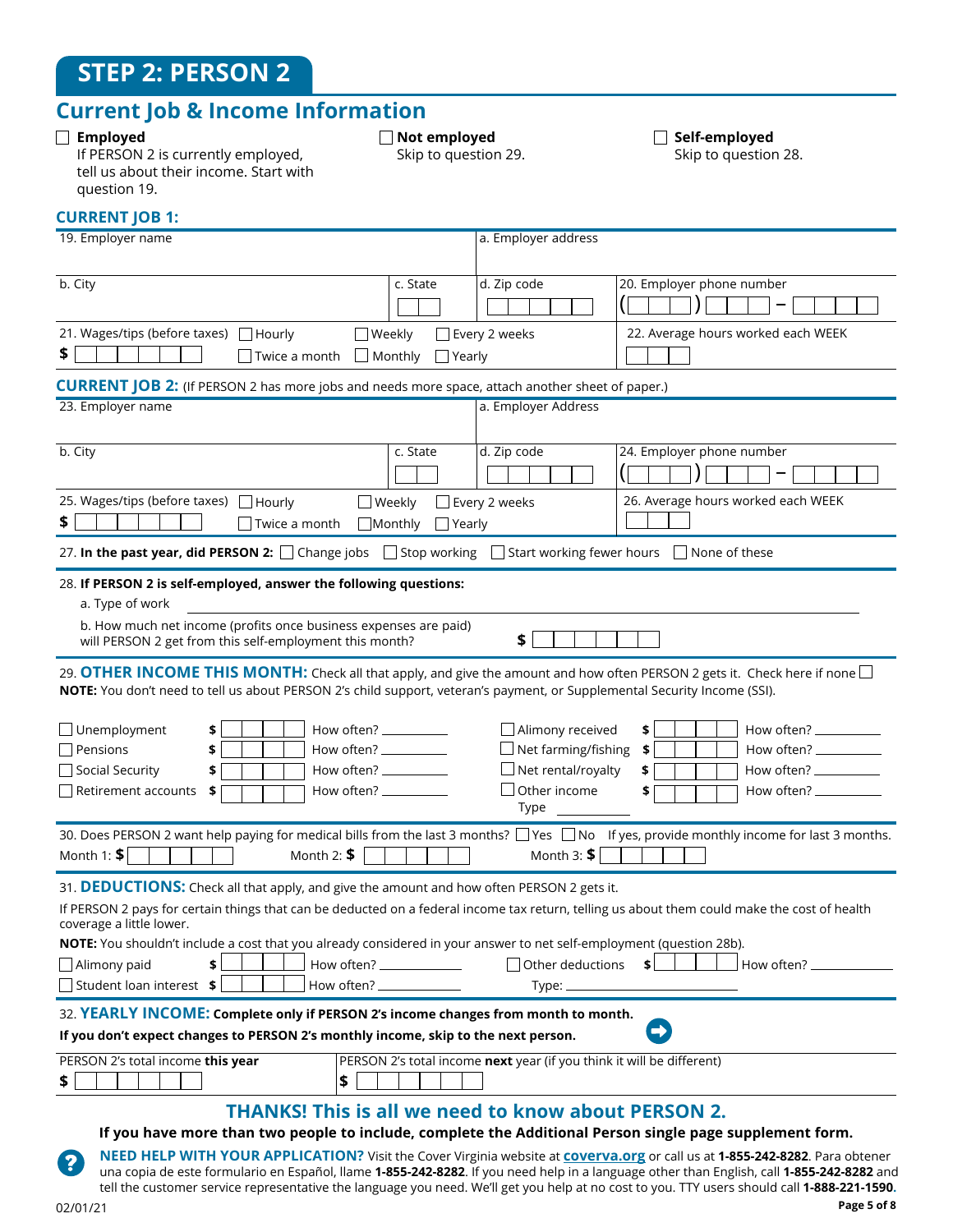# **STEP 3 American Indian or Alaska Native (AI/AN) family member(s)**

## 1. **Are you or is anyone in your family American Indian or Alaska Native?**

 $\Box$  **No.** If **no**, skip to Step 4.

**Yes.** If **yes,** go to Appendix B.

## **STEP 4 Your Family's Health Coverage**

Answer these questions for anyone who needs health coverage.

|                                                                      | Is this COBRA coverage? $\Box$ Yes $\Box$ No                    |
|----------------------------------------------------------------------|-----------------------------------------------------------------|
|                                                                      | Is this a retiree health plan? $\Box$ Yes $\Box$ No             |
| $\Box$ TRICARE (Don't check if you have direct care or Line of Duty) | Other                                                           |
| Veterans Administration health care programs                         | Is this a limited-benefit plan (like a school accident policy)? |
|                                                                      | $\Box$ Yes $\Box$ No                                            |
| Federal Health Insurance Marketplace                                 |                                                                 |

#### 2. **Is anyone listed on this application offered health coverage from a job?**

Check yes even if the coverage is from someone else's job, such as a parent or spouse.

**YES. If yes,** you'll need to complete and include Appendix A. Is this a state employee benefit plan?  $\Box$  Yes  $\Box$  No

**NO. If no, continue to Step 5.**

#### **PRA Disclosure Statement**

According to the Paperwork Reduction Act of 1995, no persons are required to respond to a collection of information unless it displays a valid OMB control number. The valid OMB control number for this information collection is 0938-1191. The time required to complete this information collection is estimated to average [Insert Time (hours or minutes)] per response, including the time to review instructions, search existing data resources, gather the data needed, and complete and review the information collection. If you have comments concerning the accuracy of the time estimate(s) or suggestions for improving this form, please write to: CMS, 7500 Security Boulevard, Attn: PRA Reports Clearance Officer, Mail Stop C4-26-05, Baltimore, Maryland 21244-1850.

**NEED HELP WITH YOUR APPLICATION?** Visit the Cover Virginia website at **coverva.org** or call us at **1-855-242-8282**. Para obtener ? una copia de este formulario en Español, llame **1-855-242-8282**. If you need help in a language other than English, call **1-855-242-8282** and tell the customer service representative the language you need. We'll get you help at no cost to you. TTY users should call **1-888-221-1590.**

02/01/21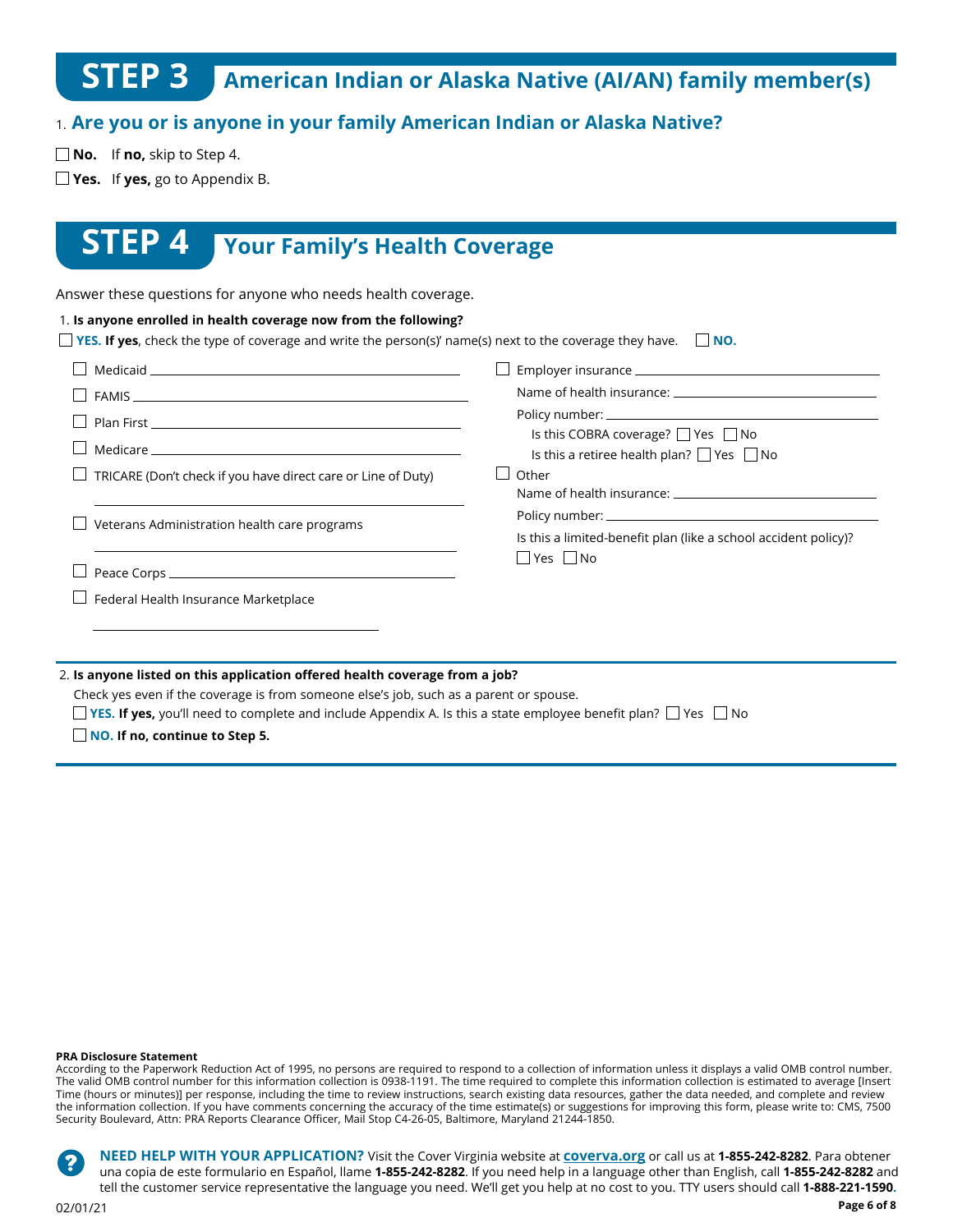# **STEP 5** Read & sign this application.

#### **Renewal of coverage in future years**

To make it easier to determine my eligibility for help paying for health coverage in future years, I agree to allow the Medicaid or FAMIS programs or the Marketplace to use income data, including information from tax returns. I understand that I will receive notification of the outcome of my renewal. I understand that I can opt out at any time.

Yes, I consent to the use of electronic income data including information from tax returns to annually renew my eligibility automatically for the next

 $\square$  5 years (the maximum number of years allowed), or for a shorter number of years:

 $\Box$ 4 years  $\Box$ 3 years  $\Box$ 2 years  $\Box$ 1 year  $\Box$  Don't use information from tax returns to renew my coverage.

- I'm signing this application under penalty of perjury which means I've provided true answers to all the questions on this application to the best of my knowledge. I know that I may be subject to penalties under federal law if I provide false and or untrue information.
- I understand that I am authorizing the local Department of Social Service (LDSS) and the Department of Medical Assistance Services (DMAS) to obtain verification/information necessary to determine my eligibility for Medicaid or FAMIS.
- I understand that Medicaid and DMAS contractors may exchange information relating to my coverage with LDSS to assist with application, enrollment, administration and billing services.
- I understand that for individuals enrolled in managed care, a premium is paid each month to the MCO for the person's coverage. If the child or pregnant woman is not eligible for FAMIS, FAMIS Plus, FAMIS MOMS, or Medicaid because I did not report truthful information or failed to report required changes in my family size or income, I may have to repay the monthly premiums paid to the MCO. I may have to repay these premiums even if no medical services were received during those months.
- I know that I must tell the local Department of Social Services within 10 calendar days if anything changes and is different than what I wrote on this application. I can visit **www.commonhelp.virginia.gov** to report any changes. I understand that a change in my information could affect the eligibility for member(s) of my household.
- I know that under federal law, discrimination isn't permitted on the basis of race, color, national origin, sex, age, sexual orientation, gender identity, or disability. I can file a complaint of discrimination by visiting **www.hhs.gov/ocr/office/file**.

We need this information to check your eligibility for help paying for health coverage if you choose to apply. We'll check your answers using information in our electronic databases and databases from the Internal Revenue Service (IRS), Social Security, the Department of Homeland Security, and/or a consumer reporting agency. If the information doesn't match, we may ask you to send us proof.

#### **If anyone on this application is eligible for Medicaid**

- I am giving to the Medicaid agency our rights to pursue and get any money from other health insurance, legal settlements, or other third parties. I am also giving to the Medicaid agency rights to pursue and get medical support from a spouse or parent.
- Does any child on this application have a parent living outside of the home?  $\Box$  Yes  $\Box$  No
- If yes, I know I will be asked to cooperate with the agency that collects medical support from an absent parent. If I think that cooperating to collect medical support will harm me or my children, I can tell Medicaid and I may not have to cooperate.

#### **My right to appeal**

If I think Medicaid, FAMIS or Plan First has made a mistake I can contact them at **www.coverva.org** or call **1-855-242-8282**. Instructions for filing an appeal will be included on my notice and are also available on the coverva.org website.

If I think the Health Insurance Marketplace has made a mistake, I can appeal its decision. To appeal means to tell someone at the Health Insurance Marketplace that I think the action is wrong, and ask for a fair review of the action. I know that I can find out how to appeal by contacting the Marketplace at **1-800-318-2596**. I know that I can be represented in the process by someone other than myself. My eligibility and other important information will be explained to me.

**Sign this application.** The person who filled out Step 1 should sign this application. If you're an authorized representative you may sign here, as long as you have provided the information required in Appendix C.

| Signature | Date (mm/dd/yyyy) |
|-----------|-------------------|
|           |                   |

# **STEP 6 Mail completed application.**

Mail your signed application to:

#### **The local Department of Social Services in the city or county in which you live**

**NEED HELP WITH YOUR APPLICATION?** Visit the Cover Virginia website at **coverva.org** or call us at **1-855-242-8282**. Para obtener una copia de este formulario en Español, llame **1-855-242-8282**. If you need help in a language other than English, call **1-855-242-8282** and tell the customer service representative the language you need. We'll get you help at no cost to you. TTY users should call **1-888-221-1590.**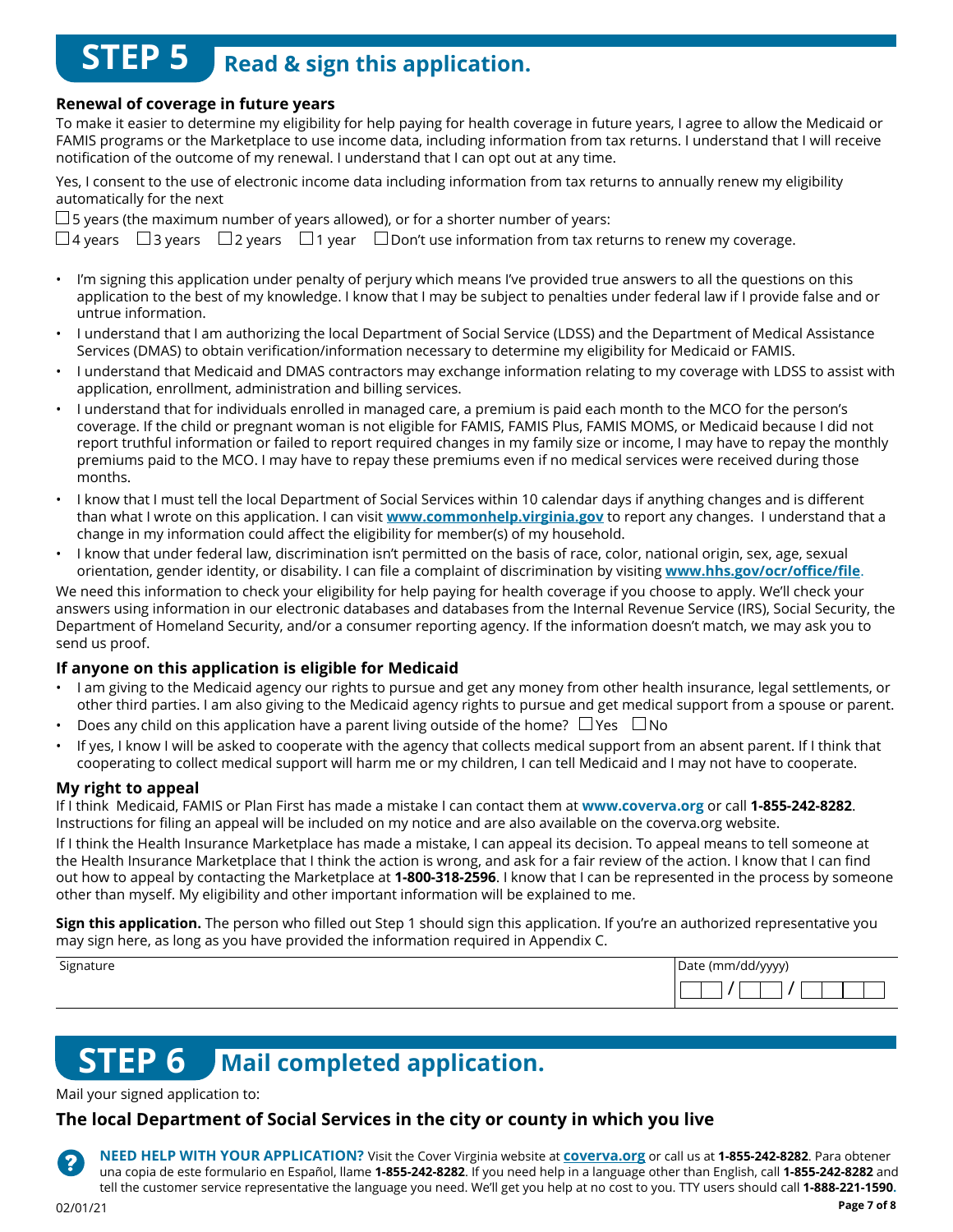#### **The Department of Medical Assistance Services complies with applicable Federal civil rights laws and does not discriminate on the basis of race, color, national origin, age, disability, or sex.**

#### **SPANISH**

ATENCIÓN: si habla español, tiene a su disposición servicios gratuitos de asistencia lingüística. Llame al 1-855-242-8282 (TTY: 1-888-221-1590).

#### **KOREAN**

*㨰㢌aGG䚐ạ㛨⪰G㇠㟝䚌㐐⏈Gᷱ㟤SG㛬㛨G㫴㠄G㉐⽸㏘⪰Gⱨ⨀⦐G㢨㟝䚌㐘G㍌G㢼㏩⏼␘UGG*

1-855-242-8282 (TTY: 1-888-221-1590) 번으로 전화해 주십시오.

#### **VIETNAMESE**

CHÚ Ý: Nếu bạn nói Tiếng Việt, có các dịch vụ hỗ trợ ngôn ngữ miễn phí dành cho bạn. Gọi số 1-855-242-8282 (TTY: 1-888-221-1590).

#### **CHINESE**

*㲐シ烉⤪㝄ぐἧ䓐䷩橼ᷕ㔯炻ぐ⎗ẍ屣䌚⼿婆妨㎜≑㚵⊁ˤ婳农暣* 1-855-242-8282

 $(TTY : 1-888-221-1590)$  ∘

**ARABIC**

ملحوظة: إذا كنت تتحدث اذكر اللغة، فإن خدمات المساعدة اللغوية تتوافر لك بالمجان. اتصل برقم 1-855-242-8282 (رقم هاتف الصم والبكم: 1-888-221-1590).

#### **TAGALOG**

PAUNAWA: Kung nagsasalita ka ng Tagalog, maaari kang gumamit ng mga serbisyo ng tulong sa wika nang walang bayad. Tumawag sa 1-855-242-8282 (TTY: 1-888-221-1590).

**توجه**: اگر به زبان فارسی گفتگو می کنيد، تسهيلات زبانی بصورت رايگان برای شما فراهم می باشد. با **FARSI** (1-888-221-1590 :TTY (1-855-242-8282 تماس بگيريد.

#### **AMHARIC**

ማስታወሻ: የሚናገሩት ቋንቋ ኣማርኛ ከሆነ የትርጉም እርዳታ ድርጅቶች፣ በነጻ ሊያግዝዎት ተዘጋጀተዋል፡ ወደ ሚከተለው

ቁጥር ይደውሉ 1-855-242-8282 (መስማት ለተሳናቸው: 1-888-221-1590).

#### **URDU**

خبردار: اگر آپ اردو بولتے ہيں، تو آپ کو زبان کی مدد کی خدمات مفت ميں دستياب ہيں ۔ کال کريں .(1-888-221-1590 :TTY (1-855-242-8282

#### **FRENCH**

ATTENTION : Si vous parlez français, des services d'aide linguistique vous sont proposés gratuitement. Appelez le 1-855-242-8282 (ATS : 1-888-221-1590).

#### **RUSSIAN**

ВНИМАНИЕ: Если вы говорите на русском языке, то вам доступны бесплатные услуги перевода. Звоните 1-855-242-8282 (телетайп: 1-888-221-1590).

#### **HINDI**

ध्यान दें: यदि आप हिंदी बोलते हैं तो आपके लिए मुफ्त में भाषा सहायता सेवाएं उपलब्ध हैं। 1-855-242-8282 (TTY: 1-888-221-1590) पर कॉल करें।

#### **GERMAN**

ACHTUNG: Wenn Sie Deutsch sprechen, stehen Ihnen kostenlos sprachliche Hilfsdienstleistungen zur Verfügung. Rufnummer: 1-855-242-8282 (TTY: 1-888-221-1590).

#### **BENGALI**

ল য করল যদি আপ**ি বাংলা, কথা বলতে পারোঁ , তাহলে লি** থরচায় ভাষা সহায়তা পরিষেবা

উপল আেছ। েফা কর ১-855-242-8282 (TTY: ১-888-221-1590)।

#### **IGBO**

AKWỤKWỌ: Ọ bụrụ na ị na-asụ Igbo, ọrụ enyemaka asụsụ, n'efu, dị gị. Kpọọ 1-855-242-8282 (TTY: 1-888-221-1590).

#### **YORUBA**

AKIYESI: Ti o ba sọrọ Yoruba, awọn iranlọwọ iranlọwọ ni ede, laisi idiyele, wa fun ọ. Pe 1-855-242-8282 (TTY: 1-888-221-1590).



**NEED HELP WITH YOUR APPLICATION?** Visit the Cover Virginia website at **coverva.org** or call us at **1-855-242-8282**. Para obtener una copia de este formulario en Español, llame **1-855-242-8282**. If you need help in a language other than English, call **1-855-242-8282** and tell the customer service representative the language you need. We'll get you help at no cost to you. TTY users should call **1-888-221-1590.**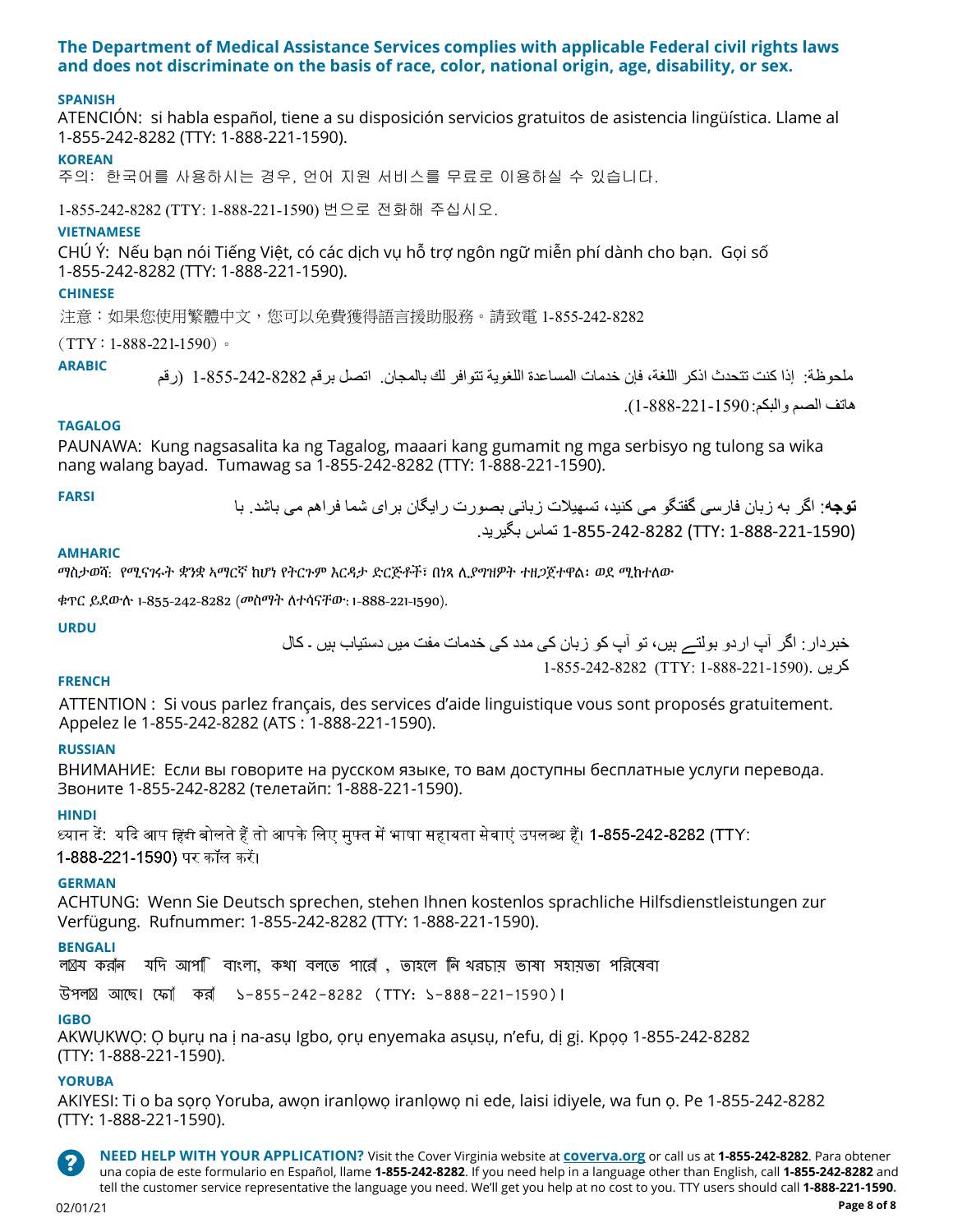

## **Health Coverage from Jobs**

You **DON'T** need to answer these questions unless someone in the household is eligible for health coverage from a job. Attach a copy of this page for each job that offers coverage.

#### **Tell us about the job that offers coverage.**

Take the Employer Coverage Tool on the next page to the employer who offers coverage to help you answer these questions. You only need to include this page when you send in your application, not the Employer Coverage Tool.

#### **EMPLOYEE Information**

| 1. Employee name (First, Middle, Last) | 2. Employee Social Security number |  |
|----------------------------------------|------------------------------------|--|
|                                        |                                    |  |

#### **EMPLOYER Information**

| 3. Employer name                                                   |          | 4. Employer Identification Number (EIN) |
|--------------------------------------------------------------------|----------|-----------------------------------------|
|                                                                    |          |                                         |
| 5. Employer address                                                |          | 6. Employer phone number                |
|                                                                    |          | -                                       |
| 7. City                                                            | 8. State | 9. ZIP code                             |
|                                                                    |          |                                         |
| 10. Who can we contact about employee health coverage at this job? |          |                                         |
|                                                                    |          |                                         |
| 12. Email address<br>11. Phone number (if different from above)    |          |                                         |
| -                                                                  |          |                                         |
|                                                                    |          |                                         |

|                                                                                                                                                                                                                                |                                                                                                                                                                                                                                | 13. Are you currently eligible for coverage offered by this employer, or will you become eligible in the next 3 months?                                                                                                        |
|--------------------------------------------------------------------------------------------------------------------------------------------------------------------------------------------------------------------------------|--------------------------------------------------------------------------------------------------------------------------------------------------------------------------------------------------------------------------------|--------------------------------------------------------------------------------------------------------------------------------------------------------------------------------------------------------------------------------|
| $\Box$ Yes (Continue)                                                                                                                                                                                                          |                                                                                                                                                                                                                                |                                                                                                                                                                                                                                |
|                                                                                                                                                                                                                                | 13a. If you're in a waiting or probationary period, when can you enroll in coverage? (mm/dd/yyyy)                                                                                                                              |                                                                                                                                                                                                                                |
|                                                                                                                                                                                                                                |                                                                                                                                                                                                                                |                                                                                                                                                                                                                                |
|                                                                                                                                                                                                                                | List the names of anyone else who is eligible for coverage from this job.                                                                                                                                                      |                                                                                                                                                                                                                                |
| Name: when the contract of the contract of the contract of the contract of the contract of the contract of the contract of the contract of the contract of the contract of the contract of the contract of the contract of the | Name: when the contract of the contract of the contract of the contract of the contract of the contract of the contract of the contract of the contract of the contract of the contract of the contract of the contract of the | Name: when the contract of the contract of the contract of the contract of the contract of the contract of the contract of the contract of the contract of the contract of the contract of the contract of the contract of the |
|                                                                                                                                                                                                                                | $\Box$ No (Stop here and go to Step 5 in the application)                                                                                                                                                                      |                                                                                                                                                                                                                                |
|                                                                                                                                                                                                                                |                                                                                                                                                                                                                                |                                                                                                                                                                                                                                |

#### **Tell us about the health plan offered by this employer.**

| 14. Does the employer offer a health plan that meets the minimum value standard*? $\Box$ Yes $\Box$ No                                                                                                                                                                                                                                                                             |
|------------------------------------------------------------------------------------------------------------------------------------------------------------------------------------------------------------------------------------------------------------------------------------------------------------------------------------------------------------------------------------|
| 15. For the lowest-cost plan that meets the minimum value standard* offered <b>only to the employee</b> (don't include family plans):<br>If the employer has wellness programs, provide the premium that the employee would pay if he/she received the maximum discount for<br>any tobacco cessation programs, and did not receive any other discounts based on wellness programs. |
| a. How much would the employee have to pay in premiums for this plan? $\frac{1}{2}$                                                                                                                                                                                                                                                                                                |
| b. How often? $\square$ Weekly $\square$ Every 2 weeks $\square$ Twice a month $\square$ Once a month $\square$ Quarterly $\square$ Yearly                                                                                                                                                                                                                                         |
| 16. What change will the employer make for the new plan year (if known)?                                                                                                                                                                                                                                                                                                           |
| $\Box$ Employer won't offer health coverage                                                                                                                                                                                                                                                                                                                                        |
| $\Box$ Employer will start offering health coverage to employees or change the premium for the lowest-cost plan available only to<br>the employee that meets the minimum value standard. * (Premium should reflect the discount for wellness programs. See question 15.)                                                                                                           |
| a. How much will the employee have to pay in premiums for that plan? $\frac{1}{2}$                                                                                                                                                                                                                                                                                                 |
| b. How often? $\Box$ Weekly $\Box$ Every 2 weeks $\Box$ Twice a month $\Box$ Once a month $\Box$ Quarterly $\Box$ Yearly                                                                                                                                                                                                                                                           |
| c. Date of change (mm/dd/yyyy):                                                                                                                                                                                                                                                                                                                                                    |
| $*$ Ap ample versions or a booth plan meets the "minimum value standard" if the plan's share of the test allowed benefit sects severed by the plan is no                                                                                                                                                                                                                           |

An employer-sponsored health plan meets the "minimum value standard" if the plan's share of the total allowed benefit costs covered by the plan is no less than 60 percent of such costs (Section 36B(c)(2)(C)(ii) of the Internal Revenue Code of 1986)

**NEED HELP WITH YOUR APPLICATION?** Visit the Cover Virginia website at **coverva.org** or call us at **1-855-242-8282**. Para obtener una 7 copia de este formulario en Español, llame **1-855-242-8282**. If you need help in a language other than English, call **1-855-242-8282** and tell the customer service representative the language you need. We'll get you help at no cost to you. TTY users should call **1-888-221-1590**.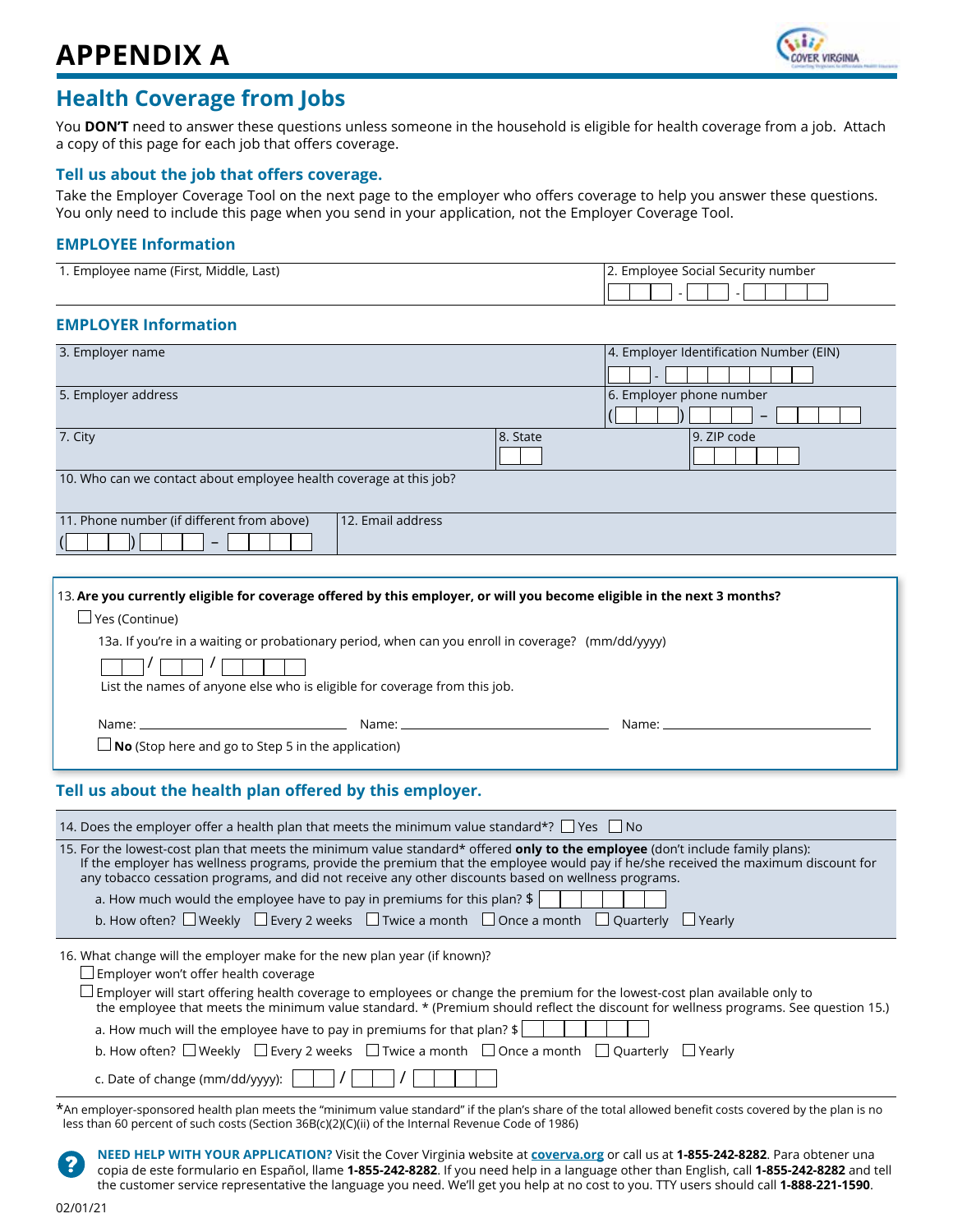# **EMPLOYER COVERAGE TOOL**



- -

Ī

Use this tool to help answer questions in Appendix A about any employer health coverage that you're eligible for (even if it's from another person's job, like a parent or spouse). The information in the numbered boxes below match the boxes on Appendix A. For example, the answer to question 14 on this page should match question 14 on Appendix A.

Write your name and Social Security number in boxes 1 and 2 and ask the employer to fill out the rest of the form. Complete one tool for each employer that offers health coverage that you're eligible for.

# **EMPLOYEE Information**

The employee needs to fill out this section.

1. Employee name (First, Middle, Last) 2. Social Security Number

# **EMPLOYER Information**

Ask the employer for this information.

| 3. Employer name                                                                                                                     |                          | $ 4$ . Employer Identification Number (EIN) |
|--------------------------------------------------------------------------------------------------------------------------------------|--------------------------|---------------------------------------------|
| 5. Employer address                                                                                                                  | 6. Employer phone number |                                             |
|                                                                                                                                      |                          |                                             |
| 7. City                                                                                                                              | 8. State                 | 9. ZIP code                                 |
|                                                                                                                                      |                          |                                             |
| 10. Who can we contact about employee health coverage at this job?                                                                   |                          |                                             |
| 12. Email address<br>11. Phone number (if different from above)                                                                      |                          |                                             |
|                                                                                                                                      |                          |                                             |
|                                                                                                                                      |                          |                                             |
| 13. Is the employee currently eligible for coverage offered by this employer, or will the employee be eligible in the next 3 months? |                          |                                             |

**Yes** (Continue)

13a. If the employee is not eligible today, including as a result of a waiting or probationary period, when is the employee eligible for coverage? (mm/dd/yyyy) (Continue)

**No** (STOP and return this form to employee)

#### **Tell us about the health plan offered by this employer.**

Does the employer offer a health plan that covers an employee's spouse or dependent?

| Yes. Which people? $\Box$ Spouse $\Box$ Dependent(s)                                                                                                                                                                                                                                                                                                                        |
|-----------------------------------------------------------------------------------------------------------------------------------------------------------------------------------------------------------------------------------------------------------------------------------------------------------------------------------------------------------------------------|
| $\Box$ No                                                                                                                                                                                                                                                                                                                                                                   |
| (Go to question 14)                                                                                                                                                                                                                                                                                                                                                         |
| 14. Does the employer offer a health plan that meets the minimum value standard*?                                                                                                                                                                                                                                                                                           |
| $\Box$ Yes (Go to question 15) $\Box$ No (STOP and return form to employee)                                                                                                                                                                                                                                                                                                 |
| 15. For the lowest-cost plan that meets the minimum value standard* offered only to the employee (don't include family plans): If the<br>employer has wellness programs, provide the premium that the employee would pay if he/ she received the maximum discount for any<br>tobacco cessation programs, and didn't receive any other discounts based on wellness programs. |
| a. How much would the employee have to pay in premiums for this plan? \$                                                                                                                                                                                                                                                                                                    |
| b. How often? $\Box$ Weekly $\Box$ Every 2 weeks $\Box$ Twice a month $\Box$ Once a month $\Box$ Quarterly $\Box$ Yearly (Go to next question)                                                                                                                                                                                                                              |
| If the plan year will end soon and you know that the health plans offered will change, go to question 16. If you don't know, STOP and return<br>form to employee.                                                                                                                                                                                                           |
| 16. What change will the employer make for the new plan year?                                                                                                                                                                                                                                                                                                               |
| $\Box$ Employer won't offer health coverage                                                                                                                                                                                                                                                                                                                                 |
| $\Box$ Employer will start offering health coverage to employees or change the premium for the lowest-cost plan available only to the<br>employee that meets the minimum value standard.                                                                                                                                                                                    |
| * (Premium should reflect the discount for wellness programs. See question 15.)                                                                                                                                                                                                                                                                                             |
| a. How much will the employee have to pay in premiums for that plan? $\frac{1}{2}$                                                                                                                                                                                                                                                                                          |
| b. How often? $\square$ Weekly $\;\square$ Every 2 weeks $\;\square$ Twice a month $\;\square$ Once a month $\;\square$ Quarterly $\;\square$ Yearly                                                                                                                                                                                                                        |
| c. Date of change (mm/dd/yyyy):                                                                                                                                                                                                                                                                                                                                             |
| *An employer-sponsored health plan meets the "minimum value standard" if the plan's share of the total allowed benefit costs covered by the plan is no<br>less than 60 percent of such costs (Section 36B(c)(2)(C)(ii) of the Internal Revenue Code of 1986)                                                                                                                |

**NEED HELP WITH YOUR APPLICATION?** Visit the Cover Virginia website at **coverva.org** or call us at **1-855-242-8282**. Para obtener una copia de este formulario en Español, llame **1-855-242-8282**. If you need help in a language other than English, call **1-855-242-8282** and tell the customer service representative the language you need. We'll get you help at no cost to you. TTY users should call **1-888-221-1590**. 02/01/21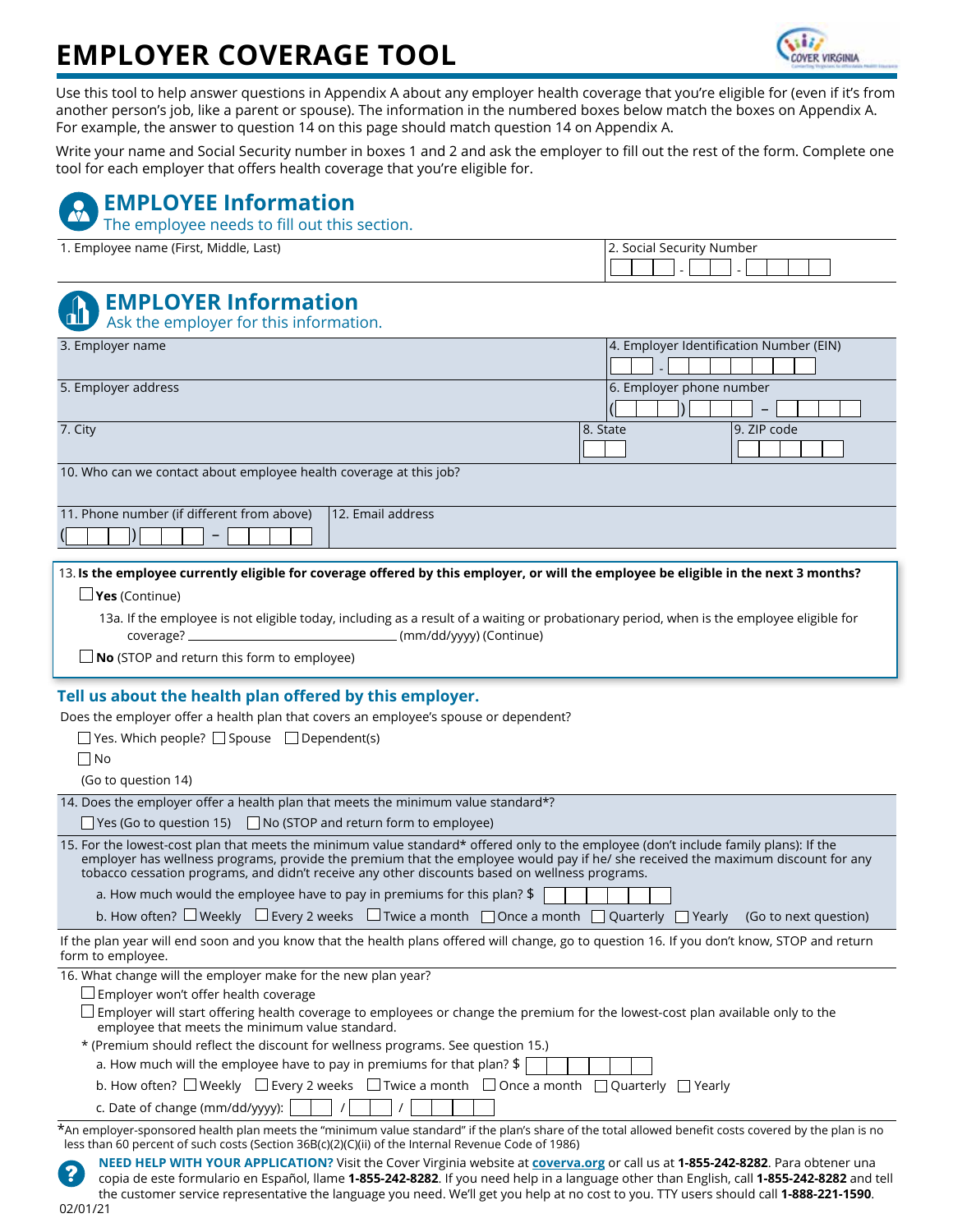

## **American Indian or Alaska Native Family Member (AI/AN)**

Complete this appendix if you or a family member are American Indian or Alaska Native. Submit this with your Application for Health Coverage & Help Paying Costs.

#### **Tell us about your American Indian or Alaska Native family member(s).**

American Indians and Alaska Natives can get services from the Indian Health Services, tribal health programs, or urban Indian health programs. They also may not have to pay cost sharing and may get special monthly enrollment periods. Answer the following questions to make sure your family gets the most help possible.

NOTE: If you have more people to include, make a copy of this page and attach.

|                                                                                                                                                                                                                                                                                                                                                                                                                                                                                                                                                                                                                  | <b>AI/AN PERSON 1</b>                                                                                                                                                                                                                          | <b>AI/AN PERSON 2</b>                         |  |  |
|------------------------------------------------------------------------------------------------------------------------------------------------------------------------------------------------------------------------------------------------------------------------------------------------------------------------------------------------------------------------------------------------------------------------------------------------------------------------------------------------------------------------------------------------------------------------------------------------------------------|------------------------------------------------------------------------------------------------------------------------------------------------------------------------------------------------------------------------------------------------|-----------------------------------------------|--|--|
| 1. Name<br>(First name, Middle name, Last name)                                                                                                                                                                                                                                                                                                                                                                                                                                                                                                                                                                  | Middle<br>First                                                                                                                                                                                                                                | Middle<br>First                               |  |  |
|                                                                                                                                                                                                                                                                                                                                                                                                                                                                                                                                                                                                                  | Last                                                                                                                                                                                                                                           | Last                                          |  |  |
| 2. Member of a federally recognized tribe?                                                                                                                                                                                                                                                                                                                                                                                                                                                                                                                                                                       | $\Box$ Yes<br>If yes, tribe name<br>$\sqcap$ No                                                                                                                                                                                                | $\Box$ Yes<br>If yes, tribe name<br>$\Box$ No |  |  |
| 3. Has this person ever gotten a service from the<br>Indian Health Service, a tribal health program,<br>or urban Indian health program, or through a<br>referral from one of these programs?                                                                                                                                                                                                                                                                                                                                                                                                                     | $\Box$ Yes<br>$\Box$ No<br>If no, is this person eligible to get<br>services from the Indian Health Service.<br>tribal health programs, or urban Indian<br>health programs, or through a referral<br>from one of these programs?<br>□ Yes □ No |                                               |  |  |
| 4. Certain money received may not be counted<br>for Medicaid, FAMIS or Plan First. List any<br>income (amount and how often) reported on<br>your application that includes money from<br>these sources:<br>Per capita payments from a tribe that<br>come from natural resources, usage rights,<br>leases, or royalties<br>Payments from natural resources, farming,<br>ranching, fishing, leases, or royalties from<br>land designated as Indian trust land by<br>the Department of Interior (including<br>reservations and former reservations)<br>Money from selling things that have<br>cultural significance | \$<br>How often?                                                                                                                                                                                                                               | \$<br>How often?                              |  |  |

**NEED HELP WITH YOUR APPLICATION?** Visit the Cover Virginia website at **coverva.org** or call us at **1-855-242-8282**. Para obtener una copia de este formulario en Español, llame **1-855-242-8282**.. If you need help in a language other than English, call **1-855-242-8282**. and tell the customer service representative the language you need. We'll get you help at no cost to you. TTY users should call **1-888-221-1590** .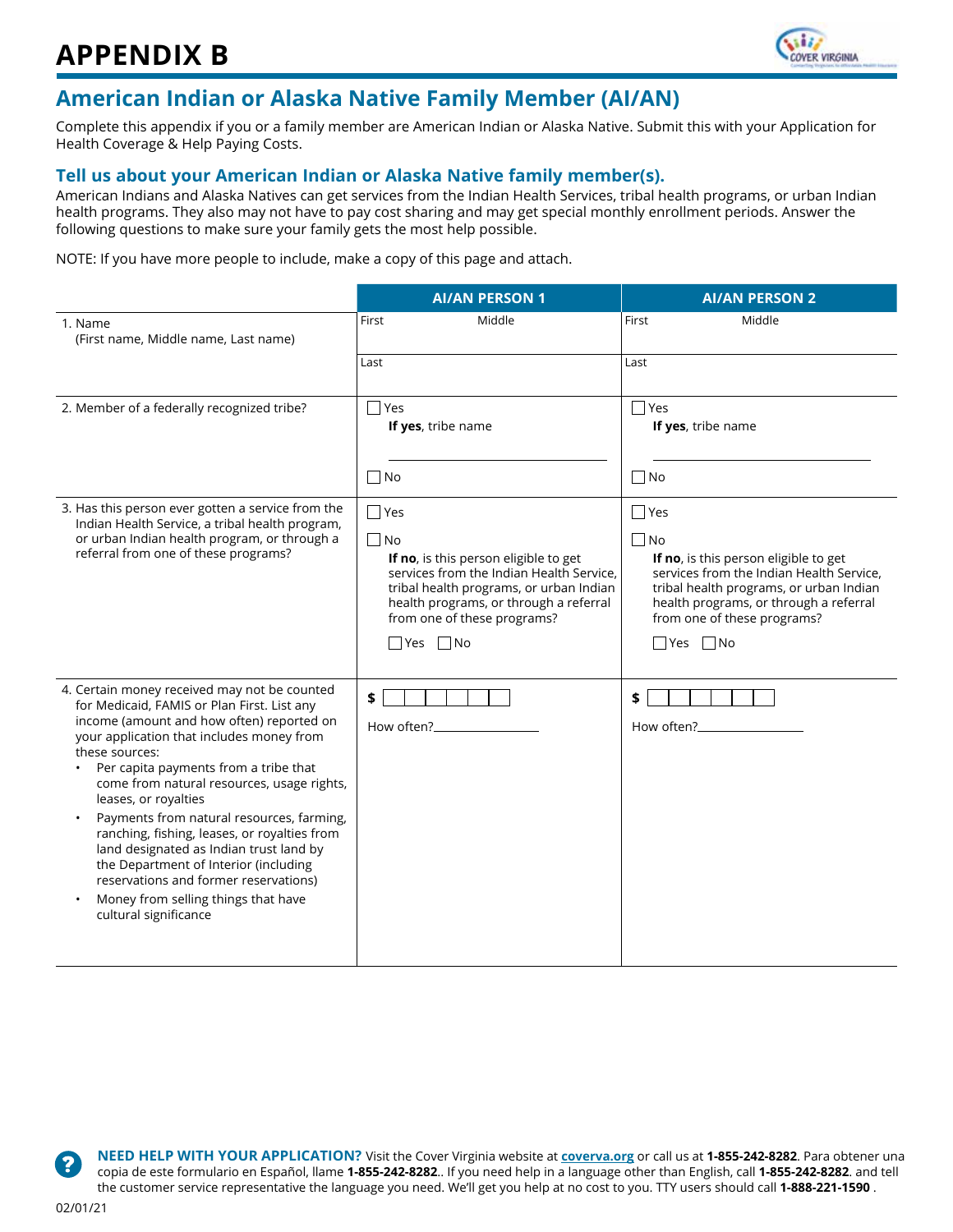

## **Assistance with Completing this Application**

#### **You can choose an authorized representative.**

You can give a trusted person permission to talk about this application with us, see your information, and act for you on matters related to this application, including getting information about your application and signing your application on your behalf. This person is called an "authorized representative." If you ever need to change your authorized representative, contact the local Department of Social Services. If you are applying for someone other than a spouse or family member, an authorized representative form (Appendix C) must be completed. If you're a legally appointed representative for someone on this application, submit proof with the application.

1. Name of authorized representative (First name, Middle name, Last name)

| 2. Address                                                                                                                                                              |          | 3. Apartment or suite number |
|-------------------------------------------------------------------------------------------------------------------------------------------------------------------------|----------|------------------------------|
|                                                                                                                                                                         |          |                              |
| 4. City                                                                                                                                                                 | 5. State | 6. ZIP code                  |
|                                                                                                                                                                         |          |                              |
| 7. Phone number                                                                                                                                                         |          |                              |
|                                                                                                                                                                         |          |                              |
| 8. Organization name                                                                                                                                                    |          | 9. ID number (if applicable) |
|                                                                                                                                                                         |          |                              |
| By signing, you allow this person to sign your application, get official information about this application, and act for you on all<br>future matters with this agency. |          |                              |

| __                 |                      |
|--------------------|----------------------|
| 10. Your signature | (mm/dd/yyyy)<br>Date |
|                    |                      |

#### **OR**

### **Is there anyone else that you would like us to share your information with about your application?**

| State                        | Zip |
|------------------------------|-----|
| 4. ID number (if applicable) |     |
|                              |     |

to receive eligibility and enrollment information relating to my application/case. I also give the Department of Social Services and/or the Department of Medical Assistance Services permission to release information about this application to this person/ organization.

| 5. Your signature | 6. Date (mm/dd/yyyy) |
|-------------------|----------------------|
|                   |                      |
|                   |                      |

#### **For certified application counselors, navigators, agents, and brokers only.**

Complete this section if you're a certified application counselor, navigator, agent, or broker filling out this application for somebody else.

| 1. Application start date (mm/dd/yyyy) |  |  |  |
|----------------------------------------|--|--|--|
|                                        |  |  |  |

2. First name, Middle name, Last name, & Suffix

3. Organization name

| ` number (if applicable) | Agents/Brokers only: NPN Number |  |  |  |  |  |
|--------------------------|---------------------------------|--|--|--|--|--|
|                          |                                 |  |  |  |  |  |



**NEED HELP WITH YOUR APPLICATION?** Visit the Cover Virginia website at **coverva.org** or call us at **1-855-242-8282**. Para obtener una copia de este formulario en Español, llame **1-855-242 8282**. If you need help in a language other than English, call **1-855-242-8282** and tell the customer service representative the language you need. We'll get you help at no cost to you. TTY users should call **1-888-221-1590**.